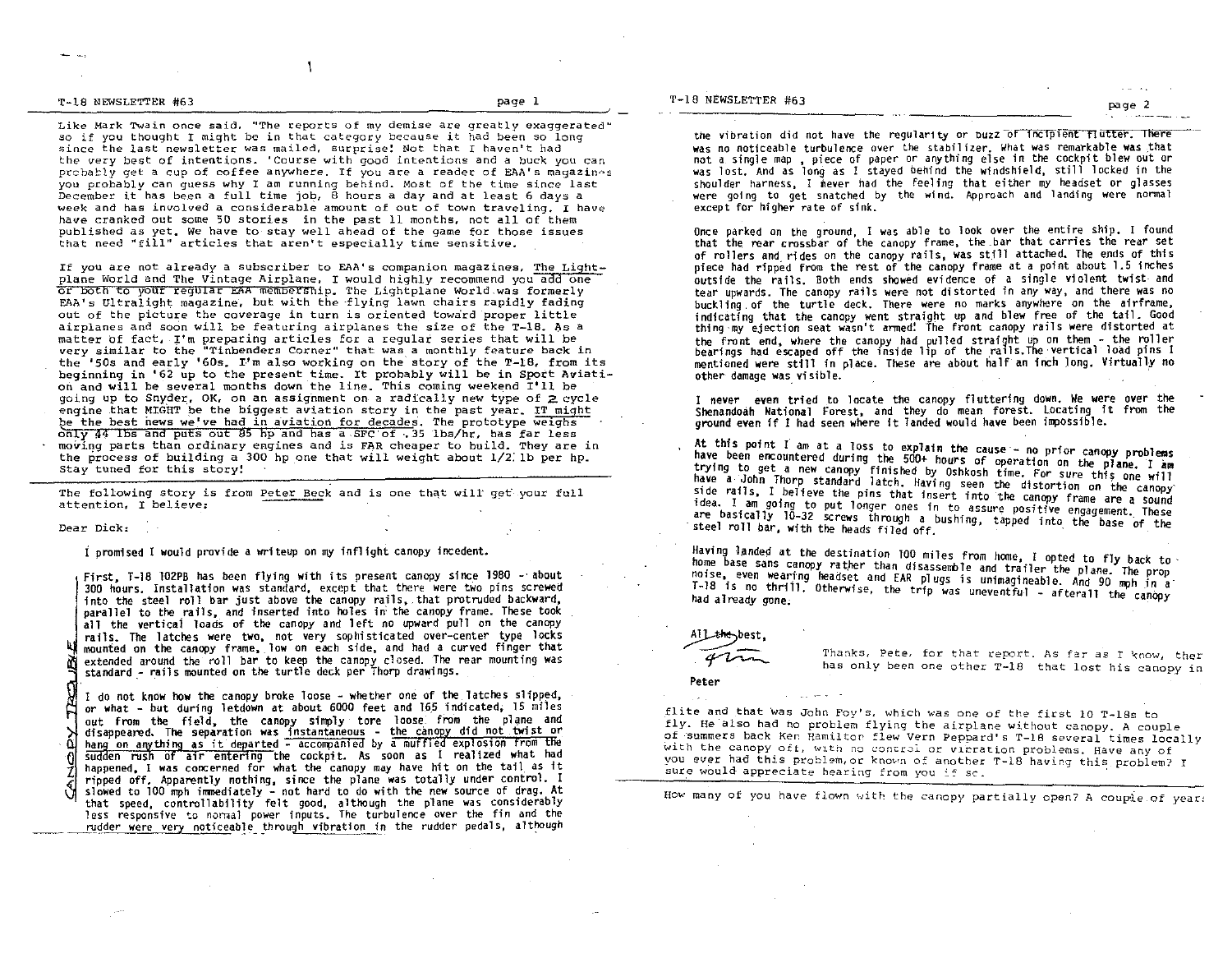|   | page 3.<br>T-18 NEWSLETTER #63                                                                                                                                                                                                                                                                                                                                                                                                                                                                                                                                                                                                                                                                                                                                                                                                                                                                                                                                                                                                                                                                                                                                                                                                                                                                                                                                                                                                                                                                                                                                                                                |                                                                                                                                                                                                                                                                                                                                                                                                                                                                                                                                                                                                                                                                                                                                                                                                                                                                                                                                                                                                                                                                                                                                                                                                                                                                                                                                                                                                                                                                                                                                                                                                                                                                                                                                                                                                                                                                                                            |  |
|---|---------------------------------------------------------------------------------------------------------------------------------------------------------------------------------------------------------------------------------------------------------------------------------------------------------------------------------------------------------------------------------------------------------------------------------------------------------------------------------------------------------------------------------------------------------------------------------------------------------------------------------------------------------------------------------------------------------------------------------------------------------------------------------------------------------------------------------------------------------------------------------------------------------------------------------------------------------------------------------------------------------------------------------------------------------------------------------------------------------------------------------------------------------------------------------------------------------------------------------------------------------------------------------------------------------------------------------------------------------------------------------------------------------------------------------------------------------------------------------------------------------------------------------------------------------------------------------------------------------------|------------------------------------------------------------------------------------------------------------------------------------------------------------------------------------------------------------------------------------------------------------------------------------------------------------------------------------------------------------------------------------------------------------------------------------------------------------------------------------------------------------------------------------------------------------------------------------------------------------------------------------------------------------------------------------------------------------------------------------------------------------------------------------------------------------------------------------------------------------------------------------------------------------------------------------------------------------------------------------------------------------------------------------------------------------------------------------------------------------------------------------------------------------------------------------------------------------------------------------------------------------------------------------------------------------------------------------------------------------------------------------------------------------------------------------------------------------------------------------------------------------------------------------------------------------------------------------------------------------------------------------------------------------------------------------------------------------------------------------------------------------------------------------------------------------------------------------------------------------------------------------------------------------|--|
|   | ago I flew all the way back from OSH with my canopy open about an inch or<br>two and it didn't want to move either way. I had experimented with leaving<br>it open that much several times before, with a C clamp mounted just aft<br>of the roller as a stop just in case. I quit using the clamp after a<br>couple of hops with it. It did help to keep us cool, but it was a little<br>noisier. Since my static vent was in the ruselage it gave me a plus 7 to 10<br>h mph increase in indicated airspeed.<br>I would like to remind you that your T-18 could respond entirely differently,<br>so proceed with caution. Also I know of several other T-18s that flew with<br>their canopy off and had no particular problem, but anytime you do such<br>things remember you are strictly on your own. It would be interesting to                                                                                                                                                                                                                                                                                                                                                                                                                                                                                                                                                                                                                                                                                                                                                                          | that you are bonding aluminum oxide to aluminum rxide, not parent metal to<br>${\bf y}$ parent metal. The pre-preparation of those oxides is all important and the<br>"scuff and wipe" method that many homebuilders use icesn't go far encugh;<br>He quotes tests by Boeing that showed that ALL EFTXIES ABSORB ATMOSPHERIC<br>MOISTURE, thus greatly deteriorating bond strength or even causing<br>complete delamination with some epoxies. The Hysol EA 9410 that Dick Schred<br>uses in the HP series of sailplanes has proven very satisfactory. The<br>article is too long to summarize, so I suggest you get a copy from Homebuil<br>A/C mag if you are interested. If that doesn't work out send me a buck and<br>I'll send you a phot topy. If you are considering a wing fuel set-up, be<br>sure and only use the recommended tank sealant and also be certain its allo<br>able shelf life is still valid.                                                                                                                                                                                                                                                                                                                                                                                                                                                                                                                                                                                                                                                                                                                                                                                                                                                                                                                                                                                      |  |
|   | get your comments if you've had experience with the foregoing.<br>Pete also has his "old" wing for sale. It's a standard T-18 wing with 300<br>hours total time on it. It was removed for replacement with the T-18C<br>folding wing. It is complete, in excellent shape, and is painted. He is<br>asking \$2500 for it. At today's prices that's a real bargain. If your<br>project has been dragging along, naybe you might want to consider this<br>to get airborne faster. Pete's address is 8712 Queen Elizabeth Blvd,<br>Annandale, VA, 22003.<br>Some have posed the question, "Is there a major problem fitting another<br>person's wing to my fuselage?" Answer: No. If the 601 bulkhead is not<br>riveted in it's a cinch. Replace the 601 and match the fittings and holes.<br>One builder I know had his 601 riveted in, so he carefully drilled out the<br>rivets and replaced the bulkhead. Here locally, Ron Bostic bought John<br>Walton's original standard wing and had no trouble mating it to his wide<br>body fuselage. It worked like a charm. All he really had to do was do some<br>trimming of the center wing skin at the inboard side to fit the wider fuse-<br>lage.<br>BONDING OF ALUMINUM TO ALUMINUM: Several of the newer builders have expressed<br>interest in building much or all of their airplane using pop rivets, but<br>due to comments made in earlier newsletters that pointed out the shortcomings<br>of pops vs AN rivets, that they would like to have the convenience of pops,<br>but were nervous about long term effects on structural integrity. They posed | For the past year I've had opportunity to watch a Cricket being built, whic<br>uses EA9410 to bond the skin to Klegecel foam ribs. The whole assembly (i.e<br>the fin or rudder) is wrapped in a sheet of polyethylene, taped, and a vacuum<br>${\mathcal{S}}$ is pulled on it for about 6 hrs. The vacuum utilizes atmospheric pressure t<br>X hold the skin tightly to the foam ribs while curing. This builder also made<br>Whetal ribs to add to the klegecel ones in a 1 to 4 ratio "just in case".<br>'€ This same vacuum method has been used to bend the leading edge of wing skin<br>S The builder of the LF-1, that I wrote about in the Oct. '85 issue of Sport<br>Aviation, used such a method to bend his skins. It takes a strong vacuum<br>$\mathbf{\Psi}$ cleaner, like a shop vac, to handle anything that big and it also takes a<br>g simple bleeder valve to modulate pressure, so that <u>overbending</u> doesn't take<br>place. You must also allow extra length, (which is trimmed later) since the<br>) traailing edges are taped together. The bend then is at the $\frac{1}{2}$ way point, bu<br><b>V</b> since it is longer over the top of an airfoil than on the bottom, you have<br>${\mathcal{R}}$ to adjust after bending. The matched hole tooling method puts the bend<br>$\rightarrow$ where it belongs and (possibly) is more accurate.<br>$\mathbf x$ I talked to a new builder the other day that is giving serious thought to<br>pusing composite construction on his flaps, since so many have trouble in<br>getting the skin bent properly. He asked my opinion and I said I didn't<br>R foresee any problem using that method if he had all the details worked out<br>on the actuation system. I also suggested he give some thought to using the<br>vacuum bag method to bend those skins. <sup>I've</sup> never tried it, but that just<br>might be an answer. |  |
| т | the question, "Can adhesive bonding be used to AUGMENT pop rivets, thus<br>eliminating practically all shear loads that allow pop rivets to loosen?"<br>They make the point that not having to invest in a compressor, air tools,<br>bucking bars, etc., and the elimination of riveting noise were potent points<br>of consideration. In addition, one of their chief concerns was having a<br>qualified rivet bucker on hand when they had work periods available.<br>While all these are valid points, let's take a closer look at the entire<br>picture: First of all, to properly pull a pop rivet it is desirable to use<br>one of the air powered tools, so that requires a compressor. Secondly, the<br>additional cost of pop-type rivets over ANs would probably pay for air tools<br>and a compressor. Next, it is true that AUGMENTING the pop-type rivets with<br>an achesive in all probability WOULD eliminate shear effects IF the surface.<br>is properly preparedand that's a big IF, as most homebuilders don't<br>have the technical knowledge to do this properly. The EA 9410 epoxy (sold by<br>Monnet) is expensive and messy to use.<br>In the Jan. 'Ad issue of Homebuilt Aircraft magazine there is a superb<br>article on the process of bonding and it's an education on the subject.<br>A as slanted toward the homobuilder. Its title is "No more rivets" and is<br>written by Otis Holt, who is building a Moni. He makes an important point                                                                                                                                   | GUS GORDON FLIES: I recently got the kind of letter I don't like to get.<br>Gus told me of his T-18's first flight by Bill Warwick and his subsequent<br>checkout in the airplane. They put in their forty hours on the airplane<br>and he and his wife headed for OSH. When he got to Alamosa, CO, they had<br>some hard luck landing. He says his unfamiliarity with high density altitud<br>flying was a factor in their accident. He didn't say what led to the rather<br>considerable damage to their T-18, whether it was a low stall, high bounce,<br>or what, but outside of his wife's bruises from the shoulder harness (that<br>did its job) they weren't hurt. They hauled it on a trailer back to their<br>Calif. home in Granada Hills. He's already hard at work repairing the damage<br>and hopes to be back flying in a few short months. It was fruly a beauty,<br>too, with red, white, and blue striping ending in three large stars on the<br>cowl cheeks, with the rest of the ship sprayed a silver gray metallic(at<br>least that was the wy it looked in the picture he sent). We feel for you,<br>Gus. That has to be a king size trauma to cream a bird you ve poured so<br>much of yourself into for so long. He was getting good performance out of<br>it, too. At 9500 and 11,000 ft. he was trueing 160. The engine is an 0-320<br>E2A and he was cruising it at 2400 rpm and burning just over 7 gal/hr. Prop<br>a 68 x 78 McCauley.                                                                                                                                                                                                                                                                                                                                                                                                                                       |  |
|   |                                                                                                                                                                                                                                                                                                                                                                                                                                                                                                                                                                                                                                                                                                                                                                                                                                                                                                                                                                                                                                                                                                                                                                                                                                                                                                                                                                                                                                                                                                                                                                                                               |                                                                                                                                                                                                                                                                                                                                                                                                                                                                                                                                                                                                                                                                                                                                                                                                                                                                                                                                                                                                                                                                                                                                                                                                                                                                                                                                                                                                                                                                                                                                                                                                                                                                                                                                                                                                                                                                                                            |  |
|   |                                                                                                                                                                                                                                                                                                                                                                                                                                                                                                                                                                                                                                                                                                                                                                                                                                                                                                                                                                                                                                                                                                                                                                                                                                                                                                                                                                                                                                                                                                                                                                                                               |                                                                                                                                                                                                                                                                                                                                                                                                                                                                                                                                                                                                                                                                                                                                                                                                                                                                                                                                                                                                                                                                                                                                                                                                                                                                                                                                                                                                                                                                                                                                                                                                                                                                                                                                                                                                                                                                                                            |  |

 $T-18$  NEWSLETTER # 63

page 4

 $\mathcal{A}$ 

 $\mathcal{L}_{\mathcal{A}}$  , and the contract of the contract of the contract of the contract contract of the contract of the contract of the contract of the contract of the contract of the contract of the contract of the contract of

 $\mathcal{L}^{\text{max}}_{\text{max}}$ 

 $\sim 10^{-1}$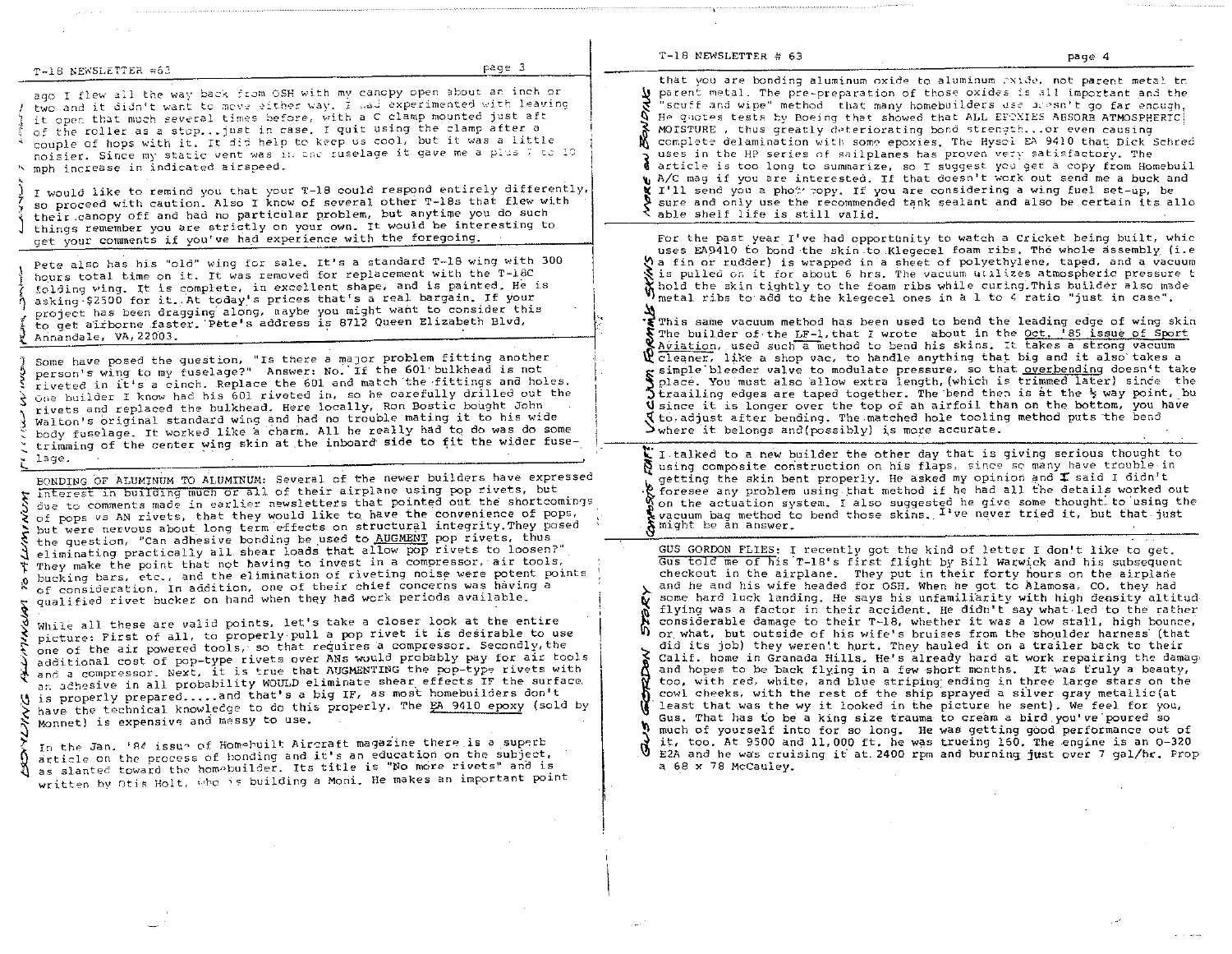T-18 NEWSLETTER #63 page 5

SHORT FLIGHT REVIEW: This might be a good time to review a few simple little hints for making the landing in any tail dragger easier and safer. When you first sit down in the airplane carefully note where the horizon cuts acrops the cowl. Take a mental picture. That's the absolute angle that the nose should EVER be raised on a landing, since that is *very* close to the stalling angle of the wing. Actually, if you stop just a tad short of that point you'll touch with the tail wheel almost on the ground and if the angle is not quite perfect the most you'll get out of it is a little skip.

It's extremely important to not START to flare until you are 2' or less. A too high flare habit will get you in trouble on a landing about as quick as anything you can do. Even tho' you're in ground effect a full stall from just one ft. high can cause you to hit hard enough to possibly damage your gear. If you keep your speed on final to an EXACT number each time you will get a good handle on how long to expect the airplane to float. Altho' an airplane will stall at the same INDICATED speed at high altitude, as it does lower, you will find the RATE of flare will be different and will require adjustment on the' part of the p110t. Remember at high altitude cruise you must, carry a 'highe'r angle of attack than you would at S.L. to compensate for the difference in density. (When you reach the absolute ceiling you have just about run out of angle of attack).

It's essential to get the airplane on the first 20-25% of the runway at altitude, as you'll often find wind blowing from three different directions at different places on the field. If you are floating past the aim point aad pick up a tailwind at that point you might wind up going off the other end. Also remember that at altitude if you have to go around don't wait until you are almost out of airspeed and altitude. You can't depend on your engine to accelerate you out of trouble, because it is only developing a percentage of the power it would at S.L. In spite of what some fuzzy head people in a certain gov't agency try to tell new ones, angle of attack is airspeed and power is sink/climb control and momentary acceleration.

You should also find the horizon/windshield mark that will give you the proper airspeed on fina'l approach. Put a piece of tape there until you have it cold. You'll find only slight difference in the angle of attack with one or two pilots. If your airspeed quits working you don't have any sweat. While you are at it take note of various rpms and angle of attack vs the airspeed for down wind 'base, entering steep turns, etc. That's a pretty :healthy thing to do when you are flying off your time. Do the same thing in. your climbs.

One more little thing: when you aim the airplane, use a spot directly ahead of you. Do NOT sight over the tip of the spinner, as you automatically  $\overline{arc}$  several degrees out of alignment with the centerline of the runway, if you do-and touching down at an angle to the true line of motion in a tail dragger is a real no-no. If you are drifting L or R from the centerline imagine you have a hook on your wing tip and drop that hook to whatever bank angle it takes to keep that hook hooked on the edge of the runway. Then squeeze in enough opposite rudder to keep the nose straight down the center. Now you have a new "neutral" position for the stick and rudder and only small adjustments are necessary. Since your airspeed is deteriorating after landing the controls are less effective, so continue to add control, not relax them, as you might have the habit to do in a tri-gear.

All of that is elementary and you've probably heard it all dozens of times, but I've flown with pilots with several hundred hours that have gotten into one or more of the above and it<sup>1</sup>s become a habit with them. Check yourself on these things and be your worst critic. Be honest!

#### T-l8 NEWSLETTER #63 page 6

#### CORROSION AND ITS PROTECTION:

A number of you have written asking what they should de to protect their T-18 from corrosion. I've also had several letters and phone calls from new owners of already flying T-18s on the same subject. In these instances the new owners had just stripped off the old paint in preparation for an all new paint design and had seen some evidence of pitting under the old paint. Naturally they were concerned. One or two had crawled clear back ib the fuselage for further close inspection and weren't too happy with what they found there.

Before we launch into a discussion of what corrosion really is and what causes it, let's take a look at factory built airplanes that you'll find on any airport and see what has happened to them over the years. Look for partially painted Cessnas that are around ten years old or older. If you can get the owner's permission, take a look inside, as Cessnas are not given corrosion protection at the factory and you can readily see what the combination of ' the elements and neglect will do, especially if the airplane has spent most of its time within about 100 miles 'from a sea coast. You've heard the old saw about wooden airplanes where the termites were holding hands to hold it together....well, you'll likely find some of these oldies, where the metal grains are in somewhat loose formation.Perhaps your little "field trip" will help you make up your mind as to whether you should take *the* time and trouble to corrosion protect, the intetior of your T-18 or not.

First of all, in these days of liability vulnerability, consider your position if an accident occurred as a result of 'structural failure that resulted from neglect of corrosion protection. Granted, such things are rare, but<br>they DO occur and you could be wide open.Don't assume that just because you 7 live far inland that your airplane is in no danger from corrosion. In these Q days of industrial air pollution, acid rain, etc. that· your' susceptability could be even greater than one near the coast. Since corrosion is usually  $\{a \text{ slow process}, it's probably human nature to downplay it, put it off, etc.}$ 

**a** The Cause of corrosion is simple...ELECTRICITY, in one of its most subtle<br>**A** forms! If you remember your physics or chem classes, do you remember how we consider the physics or chem classes, do you remember how<br>
you suspended two different types of coins in a beaker of electrolytic<br>  $\sqrt{\frac{1}{2}}$  solution , hooking the coins to a galvanometer? Remember, too, the lecture you suspended two different types of coins in a beaker of electrolytic about how each specific metal type has a certain number of EXCESS electrons, I which thus determined its electric POTENTIAL, and when dissimilar metals are brought close together IN THE PRESENCE OF AN ELECTROLYTE that there would be a current flow? And when this current flowed that you would have an actual migration of excess electrons (ions) from one to the other and that the result would be an eating away of the active (+) metal and an oxide deposit on the passive (-) metal? Remember, too, the chart list of metals in their descending order of active (anodic) or passive (cathodic) value? And the further apart were metals on the list, the greater their electric POTENTIAL? (Look at our chart at the end of this article and you can see why we use zinc battery plates or nickel-cadmium for batteries. The list dosesn't cover the entire atomic spectrum, only common metals).

The more the amount of electric potential between metals, the more the rate and amount of corrosion that will take place. Perhaps you are already saying, "My airplane is all one metal, so I don't have to worry. WRONG! Metal is not a homogenous material. Aircraft aluminum is an alloy of 'several different  $m$ etals and is made up of microscopic grains. These grains have been heated, squeezes, rolled, stretched, chilled, etc. until these tiny crystals are so tightly interlocked that it looks like a homogenous material unless it is examined under a microscope. So the POTENTIAL is there for a galvanic current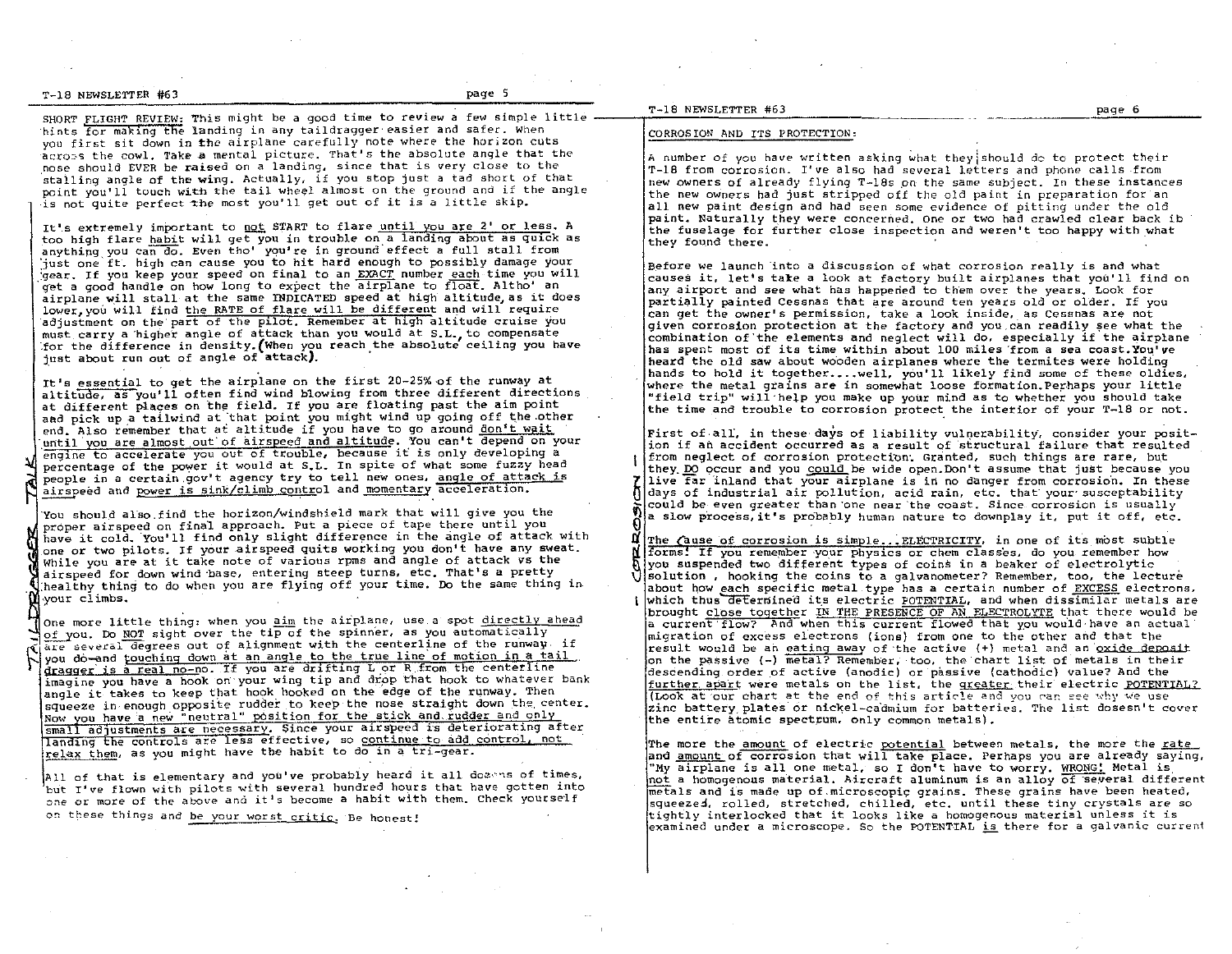#### T-18 NrnSLETTER #' 63

page 7

#### (corrosior. cont'd)

to flow between the grains. This is particularly true on the surface in the presence of an ELECTROLYTE. In fact there MUST be an electrolyte present for current to flow!

What constitutes an ELECTROLYTE? Typically it's a fluid with enough ions (atoms that have been stripped of electrons) that current flow is promoted. Surprisingly, water (non-distilled) is an excellent electrolyte. Rain water in salt air or certain industrial areas enhances its electrolytic quality, as it picks up sodium and other ions as it falls. Thus the geographical location, the metal alloys, time of exposure, PROXIMITY of dissimilar metals, the heat treatment of the alloy. and mass (thickness) of the metal are all potent factors that determine the type and amount of corrosion that could attack your airframe.

Basically. there are three types of corrosion that are considered the most prevalent and most worthy of our efforts to combat it; pitting, stress  $corrosion$ , and intergranular corrosion, with pitting the most common Pitting is a highly localized metal attack, resulting in small HOLES in the metal's surface. Gravity affects them, so look for them on the top outside surface or the inside bottom surface first. Once it starts it becomes self-generating. thus accelerating the amount of surface affected. (Now would you EVER consider using a piece of "cheap" watermarked metal (corroded) in your ship?)

What is scary about pitting is that it forms a cavern under the tiny surface hole that is many diameters larger than the hole itself and are not detectable by ordinary surface observation. The white deposits on top of the hole are salts, fairly easily removed by abrasives, perhaps only slightly roughing the surface. CLEANING THE SURFACE DOES NOT STOP THE PITTING! It only removes the tell-taie evidence. A coat of zinc chromate here is an exercise in futility and will scarcely even delay the corrosion spread. Once it starts the only remedy is to replace the affected part, so bite the bullet and do it. More importantly, don't let it start: (More on that downline). It should be obvious that unchecked pitting can siphon off so much strength from a metal part that it can fail catastrophically. It has happened on factory built airplanes that supposedly wre well maintained, so let's treat the subject with the respect it commands.

Stress corrosion is the result of a fine (sometimes almost inVisible) type of cracking in the surface of the metal that permits the electrolyte to more readily penetrate to the grain boundaries, sometimes called "crazing". It can be caused by bending stresses generated when inadequate bend radius is used and it can also be caused by vibration, fatiguing the parent metal and weakening the bonding in grain boundaries. Like pitting. once stress corrosion begins the initial or continued stress or vibration will further tend to accelerate the corrosion. As the part weakens and more unexposed metal is now in close proximity to ongoing corrosion the entire part will soon fail, probably suddenly. Moral, watch for those tiny, spidery cracks.

The third type, intergranular corrosion, will occur along grain boundaries and *is extremely difficult to detect. It occurs between the base metal (that* makes up most of the alloy) and the "minority" metals it's alloyed with. The surface will blister in the advanced stages. Metal discoloration often is the only early stage clue and the only positive way to detect it is with the use of eddy current or ultrasound inspection methods. Fortunately, this type isn't often found, but remember that it, too, requires the presence of an electrolyte, *even* tho' the amount may be almost microscopic.

All of the above should highlight that the most important thing we can do about corrosion is to prevent it starting. This means keeping a potential  $T-18$  NEWSLETTER #63:  $PA = P$ 

'(Cor\_rosion cont'd)

 $e$ lectrolyte (i.  $\epsilon$ . salt air, industrial fumes, dirt, etc)in combination with either visible or invisible water, away from the vulnerable metal surface. Go back now to the definition of an electrolyte on page 7 and see the importance of the electrolyte to galvanic flow of ions.

 $\begin{bmatrix} \phantom{-} & \phantom{-} \\ \phantom{-} & \phantom{-} \\ \phantom{-} & \phantom{-} \\ \phantom{-} & \phantom{-} \\ \phantom{-} & \phantom{-} \\ \phantom{-} & \phantom{-} \\ \phantom{-} & \phantom{-} \\ \phantom{-} & \phantom{-} \\ \phantom{-} & \phantom{-} \\ \phantom{-} & \phantom{-} \\ \phantom{-} & \phantom{-} \\ \phantom{-} & \phantom{-} \\ \phantom{-} & \phantom{-} \\ \phantom{-} & \phantom{-} \\ \phantom{-} & \phantom{-} \\ \phantom{-} & \phantom{-} \\ \phantom{-} & \phantom{-} \\ \phantom{-} & \phantom{-$ ~  $\tilde{\alpha}$  $\frac{2}{\sqrt{2}}$ Probably the most effective way to isolate aluminum from the bad guy electro lyte is to ANODIZE it. The anodizing process deposits aluminum oxide on the surface, making things tough on the corrosion process by reducing surface ions availa'ble for attack. Some experts say that to be safe in a salt air environment that you should spray zinc chromate on top of the anodized surface. There are several types of anodizing and it is a specialized subje, unto itself. Many books on the subject are available in good technical libr aries.' Suffice to say that there is no compelling need for the homebuilder to:arm himself with full knowledge on the subject.

From the homebuilder's standpoint, unless you live in one of the big metro areas where there are plating shops, you more likely will want to use an ALODINING process instead, following it with zinc chromate. Whereas the anodizing process is a reverse electrolytic process involving electric current flow, alodining is an acidic coating process, whereby a chromic acid compound (water diluted) is brushed or poured on the pre-cleaned alum' Alodine compounds are readily auailable from'large paint stores and aviatio parts houses. One of the.average 1 liter size bottles will cover about 25C sq. ft., or about 5 sheets of aluminum on one side. You might also wan t to know that an alodined" surface is an infinitely better base for paint adhes ion than a bare aluminum surface (no matter how well it is cleaned and degreased), as paint adheres much better to an acetic rather than an alkaline surface. (Yes, bare alum is considered an alkaline surface).

That one fact alone might be worth all the other information about using alodine. Hopefully, it should be plain from the above info that everyone really should at least apply zinc chromate as a corrosion protection while building their airplane. It also is a protection against scratches and a mark on it is much more readily visible on it. (Of course you know that you should never use a lead pencil to mark on aluminum or use a graphite lube c  $a$ luminu $\overline{m}$ , as it is highly corrosive, now that you know a little more about aluminum and its ions, etc.)

If you do alodine your parts, it's a good idea to wait until all parts are formed before doing so, including all holes drilled. You then cab easily ma a dip tank that will even hold a' fuil sheet of metal. using polyethylene sheet and scrap lumber for some sort of a frame. Don't forget to make some provision for a drain, so that you don't get acid on you or your clothes. Also. rubber gloves are must. In accordance with directions. apply the zinc chromate as soon as practical after alodining, too. Remember that zinc chro mate is full of chromic acid and is very dangerous if inhaled, so ALWAYS wear a respirator and do your spraying out of doors. Use ONLY MIL SPEC zine chromate. The other types that are called zinc chromate are nearly useless for corrosion protection. Mil spec zinc chromate is only available from an aircraft supply house, due to its toxicity. Remember, too, you don't need put zinc chromate on so thick that it hides everything below it. It just a weight to do so and makes it more vulnerable to chipping. If· you are about to paint a steel part, DON'T use zinc chromate for a prime  $\epsilon$ .  $z/c$  is for al not steel. Use one of the good epoxy primers.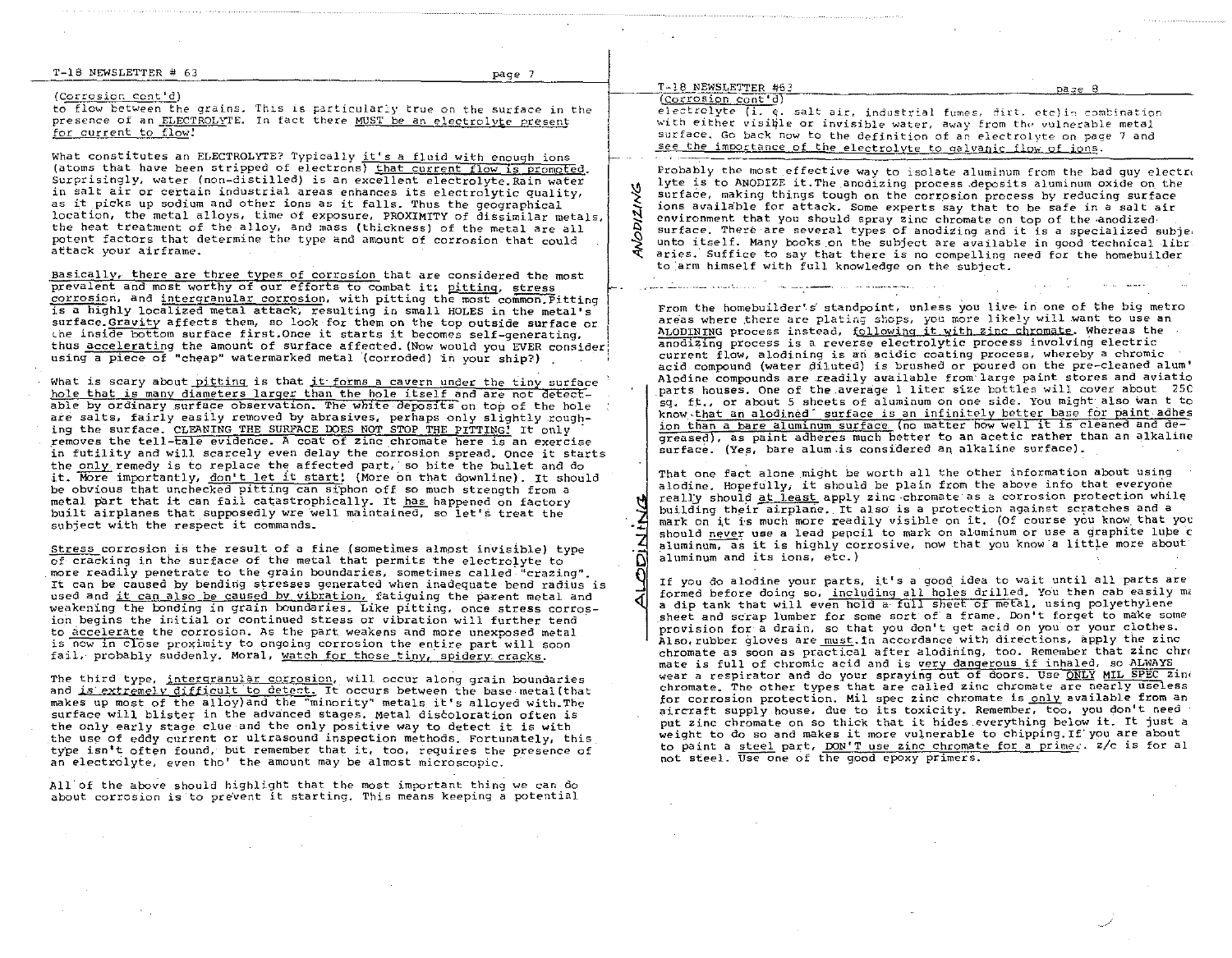T-18 NEWSLETTER #63 page 9

#### (Corrosion cont'd)

The subject of corrosion in metals is too complex a subject to thoroughly *cover* in detail, with all the ifs, ands, and buts, in the few paragraphs above, but perhaps some of the basics presented will be of help to some of you. If nothing else, perhaps you now understand why the Air Force stores their surplus airplanes in Tucson .... and maybe you've wondered why they used lead and zinc in batteries and why you should use distilled water in batteries, etc., so maybe the discussion has been worthwhile. I'm sure that most of you already knew all of the above, but if we assumed that each one of you knew all about all aircraft subjects there would be very little need for a newsletter,so please bear with me if we get too basic sometimes.

As a final word on the subject, in your occasional inspections of the T-IB interior if you see that the aft fuselage is showing signs of dirt, oil, etc. collecting, it's a pretty good sign you need to check what kind of drainage holes you have in low places. A good detetgent and water bath is needed occasionally, followed by a fresh water flush. You should *check*  and see that water does not stand in low places. Condensation of atmospheric moisture inside any sort of metal structure can be significant. To sum it all up, it's like they say in the NFL, "In case of doubt...punt!"

## ---,-' --r-,- ELECTRIC SERIES POTENTIAL CHART

|                    | METAL                                              |
|--------------------|----------------------------------------------------|
|                    | Magnesium, Magnesium alloys                        |
| Galvanic Flow from | Zinc                                               |
| top to bottom      | Aluminum (1100) "Pure" Aluminum                    |
|                    | Aluminum 6061 T-6                                  |
| ACTIVE (Anodic)    | Aluminum 6063-T832                                 |
|                    | Cadmium                                            |
| <b>TLOWS</b>       | Aluminum 7075 T6                                   |
| <b>FROM</b>        | Aluminum 2024 T3                                   |
|                    | Steel; Iron, cast iron                             |
|                    | Stainless Steel (Chromium type, active)            |
| $+$                | Ni-Resist iron                                     |
| to                 | 304 Stainless steel (active)                       |
|                    | 316 Stainless steel (active)                       |
|                    | Lead, Tin                                          |
|                    | Nickel, Iconel (active)                            |
|                    | Monel, Brass, Copper, Bronze, Copper-Nickel Alloys |
|                    | Silver solder                                      |
| Passive (Cathodic) | Nickel, Iconel (passive)                           |
|                    | Chromium steel (passive)                           |
|                    | 304 Stainless steel (passive)                      |
|                    | 316 Stainless steel (passive)                      |
|                    | Silver                                             |
|                    | Titanium                                           |
|                    | Graphite (lead pencil type)                        |
|                    | Gold                                               |
|                    | Platinum                                           |

(Note: Some metals above can be either active or passive)

#### T-IB NEWSLETTER #63 page 10

The following is NOT the kind of T-18 subject T like to write about, but it seems this sort of thing is going to happen when people have a show off urge that they can't control. The sad thing is now that the T-19 will get another undeserved black eye\_ (More on this subject down  $stream)$ .

From: Glenn Dai1 3134 Clarendon Dr. Annapolis, MO *21403*  December 3, 1985 Dick Cavin (Glenn is a T-18 builder and an investigator for the NTSB) 10529 Somerton Or. Dallas, TX 75229

(MY~JJ" *KII,..; 4/Jo1Jr* 7!U *AiT1J'1,IINe* ~L 1Ju~~)1! .!

1947Z

Thorp T-18, *5111* ::: (.? ), N471S, *11/17/85* at 1347L, Lubbock, TX, Pilot = Fatal, No Passengers.

 $0$ wner/Pilot = Leland Miller

Dick:

The above accident was delegated to the FAA. The GADO in lubbock is investigating it. The Inspector is Richard (Dick) Martz at 806-762-0335 or FTS 738-7675. Their address is:

DOT/FAA GAOO-7 Lubbock Intn'l Airport Rt. #3 Box 51 Lubbock, TX 79401

Re: Airplane Accident:

Seems, Miller purchased the airplane from Thomas  $\mathcal{H}$ . Boughn, of Holstein,  $\mathcal{J}$ N who flew with Miller for 1:25 min. in Dodge Clty, KS. Miller flew the In who flew with Miller for <u>1:25 min</u>, in Dodge City, KS, Miller flew the<br>airplane back to TX, Miller flew the airplane <u>twice</u> out of Level Land, TX,<br>apparently where it was kept/hangared or tied down.

On the day of the accident three hunters identified an .airplane of similar physical size/color, etc. doing acrobatics in pulling out low in a valley, They noise stoped and the hunters thought the airplane had crashed. They looked for the airplane for a short time and traveled about 2 miles. with no results. I don't remember what time that was. The airplane crashed that afternoon in a residental area - gbout 2 blocks from Miller's girl friend's house, and not far from his home. The airplane attitude was about 75 to 80 plus degrees. Witnesses saw the airplane pass overhead about 800 feet AGL.

An autopsy was perfonned. Tissue samples were sent to CAMI in OKC. Tox samples/results are not back. Miller was not an M.D. or Phd. There were police reports concerning that subject.- his title. He had left or been discharged from some college over that same subject.

That is all I know.

খ⊦  $\mathbf{I}$ 

Sincerly, ';lenn Dail

THANKS<sub>,</sub> GLENN, FOR THE *PREUM REPORT*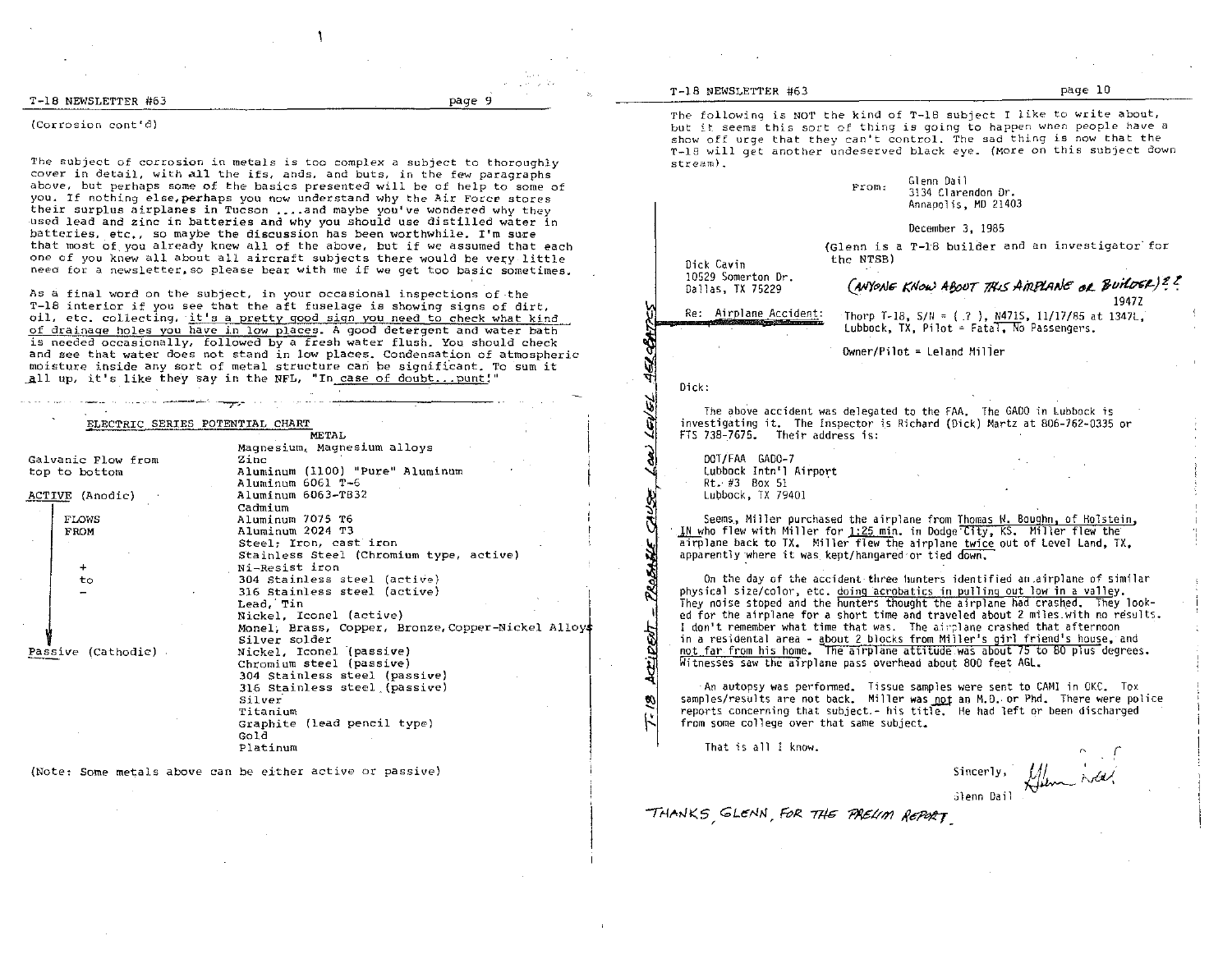| T-18 NEWSLETTER # 63                                                         | page 11 | T-18 NEWSLETTER #63                                                   | page 12 |
|------------------------------------------------------------------------------|---------|-----------------------------------------------------------------------|---------|
| KEN KNOWLES SPORT AIRCRAFT, INC.:                                            |         | About 90% of the new builders these days are building the convertible |         |
| The following is a note from PHIL TUCKER re the above:                       |         | which admittedly is somewhat more difficult to build than the standa  |         |
| "Enjoyed talking with you at OSH this year. It was quite an event for me and |         | wing. Primarily, this is because of the aileron control system. In )  |         |
| my grandson, but no more campground for me.                                  |         | newsletters John Kleber, John Walton, and others have made excellent  |         |
| Enclosedis a brief note on the sale of Sport Aircraft, Inc. Jack Cox         |         | step writeups and John Walton has even made drawings and complete wr  |         |

Enclosedis a brief note on the sale of Sport Aircraft, Inc. Jack Cox indicated he would run a copy in Hot Line. Perhaps you, too, may want to run it in the T-1B NL ..•.. phil

Ken Knowles, well known and respected supplier of parts for the Thorp T-18 has sold his Company, Ken Knowles Sport Aircraft Inc. to Phil Tucker of Lancaster, Ca. All parts and supplies for the  $T-18$  and  $S-18$  will continue to be produced end sold.

Phil Tucker has been associated with aircraft fabrication for 35 years, most recently as Manager of Tube Fabrication and Development on the B1-B program for Rockwell in Palmdale. He built his own T-18 starting in Nov. 1975 and completing it in Mar.1982.

After cancellation of the B1 in 1978 Phil spent close to a year building T-18 parts for Ken while on layoff from Rockwell, which provided additional knowledge and experience of the T-18's detail fabrication and assembly procedures.

The new mailing address is; Ken- Knowles Sport Aircraft Inc. 1237 E;Ave.J12, Lancaster,Ca. 93535,Phone (805) 945-2366.

In case you are wondering if Ken was forced to sellon account of a health problem, the answer is no. Ken is in good health. He went at building the  $T-18$  parts and kits hammer and tongs for a good many years and I think he Just got battle fatigue and wore his tread a little ·slick. Anyway, now he's spending as much time as he can playing golf and doing some of the other things you do when you are "retired". Geri has, also kept him busy doing gardening chores, too.

There are a bunch of you guys out there that owe Ken.a debt of gratitude. A good many of you wouldn't have a T-18 in the air today if it hadn't been for Ken. One thing I always appreciated about him was his promptness in filling an order. He always kept a stock on hand and most of the time in filling an order. He always kept a stock on hand and most of the time<br>the order was shipped the very next day and that's a most commendable<br>trait. (Too bad the #1 aircraft parts-house on the West Coast doesn't trait. (Too bad the #1 aircraft parts house on the West Coast doesn't<br>practice the same thing). In the beginning Ken made most T-18 parts himself. but down the line when he started getting, swamped he farmed some of the items. out. I don't know how many complete kits he put together, but it was a bunch.! There are about 60-70 T-18s flying or being built in Australia and New ' Zealand and I'm sure that all but one or two came out of'his shop.

I'm sure all of you join with me in wishing Ken and Geri the' best of every thing in their golden years. If you should want to call them and say hello their new number is 714/734-3998. I think, too, you'll'find Phil will break his back to please and uphold the high standards Ken did.

s these days are building the convertible wing, where difficult to build than the standard cause of the aileron control system. In previous n Walton, and others have made excellent step by n has even made drawings and complete writeups available for those that want to add wing fuel for only \$10 to cover mail & printing costs. Incidentally, John w. still has a couple of pin extractors left (a necessity if you fold the wing) for his cost of \$49. He was able to get that cost by having several made at once, so won't have more made.

Here now is Chis Fast's step-by-step writeup for assembling the center wing for the folding wing, so now you have directions from three experienced, highly qualified builders, all of which have built at least one other st'd wing'before. Compare all the articles as you build and it should be a piece of cake for the newcomer.

| T-18 CENTER WING ASSEMBLY by CHRIS FAST (FOLDING WING) |  |  |
|--------------------------------------------------------|--|--|
|--------------------------------------------------------|--|--|

I. Make sure all ribs fair with spars, both top and bottom. Punch out all rit flange holes with a #40 nibbed Whitney punch.

2. Check that rib joggles fit the spar flanges. Adjust as necessary. 3. Attach the ribs to the spar webs with #40 clecos, but do not rivet at this time.

this time.<br>NOTE: Make certain that the 213 -1 & -2 bellcrank brackets on the 210L and 210R ribs are NOT drilled for the bellcranks, as this must NOT be done until the outer wing is attached with the mating brackets. BELLCRANKS MUST<br>HAVE A COMMON AXIS. VERY IMPORTANT :<br>4. Drill/ punch all holes in skin with a #40 <u>befor</u>e forming the leading edge

bend, DO NOT DRILL THE CENTER WING SPAR HOLES IN THE SKIN AT THIS TIME. 5. Cleco top and bottom skins together for forming. CAREFUL. Be SURE and use

- the proper index line or the LE bend will be wrong! 16. Using a 3/4" X 16" X 48" FLAT masonite board (or equivalent) CAREFULLY crush the skin down until it pretty closely fits the nose rib. Go slow! Check and re-check (It probably will take several attempts to get it<br>Tight), Rememeber....if you get too sharp a bend in the LE skin it wi
- right). Rememeber.... if you get too sharp a bend in the LE skin it will adversely affect the stall characteristics. Also be sure the bend radius 6f the left wing skin is the same as the right one. Also remember that outer ends of the skin crush easier than in the middle, so keep your knee \* pressure in the middle. When checking fit, use a strong light behind the<br>\* ribs to compare the gap size.
- $\mathbb{U}_I$ . Remove clecos at TE and trim skins to the final dimension.
- pick to draw holes into alignment.

8. Attach skin to ribs and REAR spar (only) with #40 clecos, using an ice<br>pick to draw holes into alignment.<br>9. Using a straight edge on the center spar location and another one on the<br>rear spar...EYEBALL the two, They sho -Using a straight edge on the center spar location and another one o n th $\ell$ clecos from the top flange of the rear spar and using small clamps. shift the skin to spar position slightly until the straight edges are parallel. Thisprocedure insures no wing twist.

 $\mathcal{S}$ 10. Once you are satisfied with the alignment, drill out all the holes to • 1/8" and install 1/8" clecos as you go. (Do not *remove* too many clecos (#40) at a time and run the risk of losing alignment. One at a time is

to much safer.<br>811. Check alignment one more time and then lay out main center spar holes top and bOttom. Be sure and add a STAGGERED additional row of rivets between BL21.375 and BL41.375. top.and bottom. This avoids having rivets u. get looseand working, as some have experienced. Also it is helpful to move 녆 FWD rivet line about  $1/8$ " aft in the AREA OF THE STEEL ATTACH PLATES, TO AVOID INTERFERENCE WITH THE 1/4" ATTACH' BOLT'S. Makes riveting MUCH easier

 $(corr)$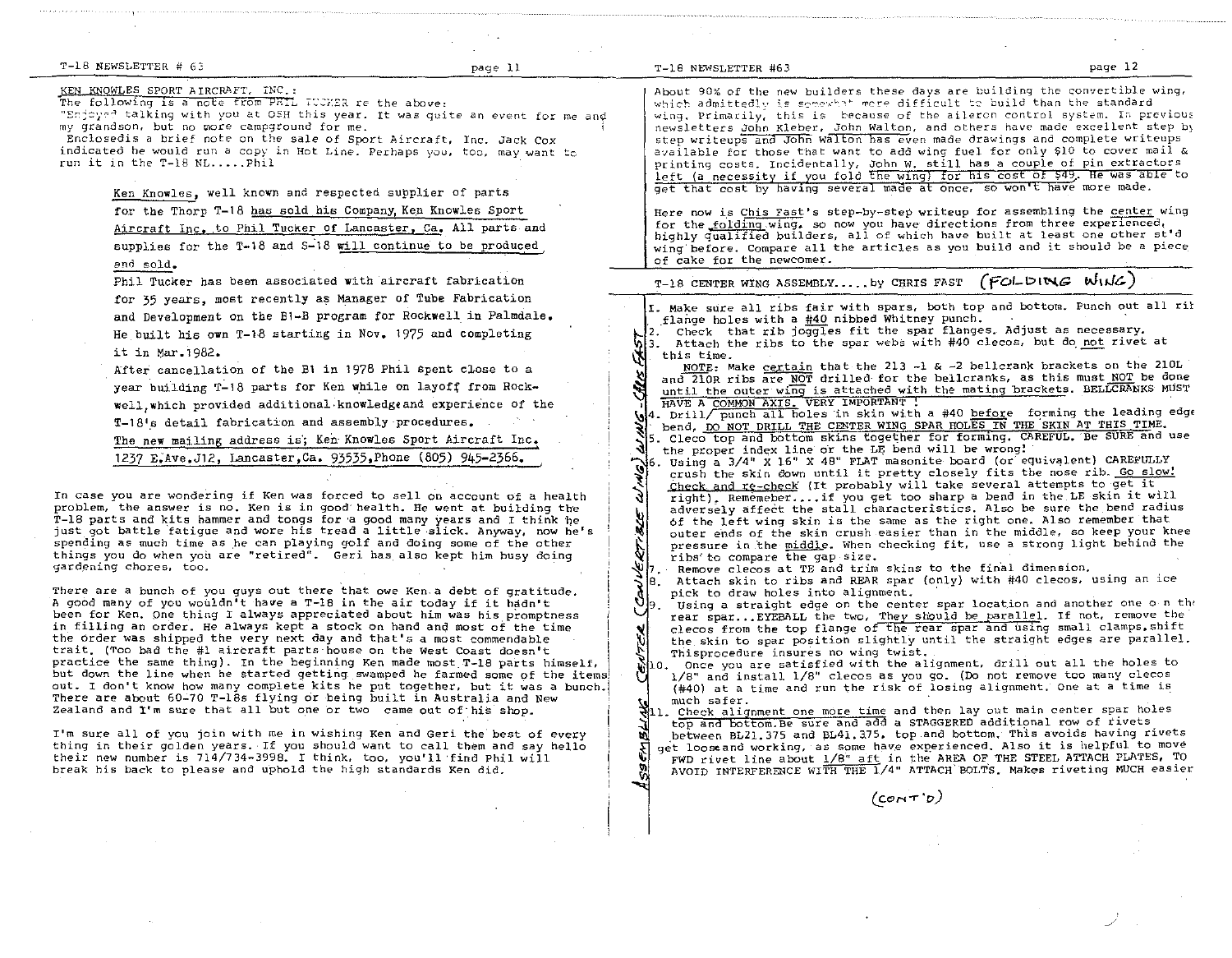| T-18 NEWSLETTER #63          |  | page 13 |  |
|------------------------------|--|---------|--|
| $\sqrt{const}$ at $\sqrt{3}$ |  | ----    |  |

- 12. (cont'd)<br>12. Drill spar holes and install clecos.
- 13. Fit step plates and support angles.
- 14. Now disassemble skin and ribs.
- 15. Beburr all holes in skin and ribs. Dimple all holes EXCEPT the main spar holes. These will dimple as the rivets are driven. making a *very*  tight wing. COUNTERSINK the main spar caps.
- 16. Zinc chromate spray ribs and inside surface of the skin. This is also the best time to rivet the step plates and -7 angles to the skin.
- 17. Re-install ribs to spars and rivet fore and aft flanges to the spars, EXCEPT ,do NOT rivet end ribs 210 and 201-3 at this time. They must be removed for access to some skin riveting, so install them temporarily with clecos for alignment purposes.
- 18. Re-install skin. using clecos in alternate holes at least.
- 19. Re-check alignment, as in Step 9 'above before riveting.
- 20. Remove #201-3 nose ribs at inboard end and completely rivet the next outboard rib. Re-install the 201-3 rib and complete riveting the nose section.
- 2l.
- 22. Remove clecos at the Top rear spar and a minimum number of clecos. near the trailing edge to allow the top skin to be lifted enough for.
- riveting of the main spar caps, top and bottom, between main ribs 533-1
- and 534. Also rivet the BOTTOM flange of the REAR spar.
- 23. Re-install all trailing edge cleeos.
- 24. Remove butt rib #210 and rivet #534 rib completely, also upper and lower spar caps.
- 25. Re-install #210 butt rib and complete all riveting.

And there you have it , gents. About the only additions I would make is that before drilling all the index and trailing edge rivet holes at the trailing edge that you leave every other one undrilled on the top skin. The idea is that if you do have to slightly shift the skin after the first alignment check only a few holes will be mismatched and you can then match drill the blank ones in with the spars. This may be hair splitting anyway, since the #40 holes will later be drilled out to  $1/8$ " and most likely you won't have to move them that much anyway if you have been carefull to lay out the lines of rivet holes for the ribs in the flat skin. Those lines should be absolutely parallel!

You might also want to lay a couple of levels (long ones) up there like long straight edges to cross check your eyeball look. The whole assembly must be carefully leveled up beforehand for this to be valid. The eyeball method is very accurate if you do it carefully. You might 'want to switch straight edges if there is any doubt that they have all edges parallel.

You might also want to make a spar hole template out of a scrap piece of metal that's about 2" wide and as long as the wing skin is wide. You can position the template over the skin and prick punch the hole pattern thru the holes. This allows you to eyeball in at the ends to see that your line of rivet holes is in the proper fore and aft position over the spars. It also saves layout time and lets you have a nice straight line of holes.

Anyway, Chris, we are all very grateful for your taking the time and trouble for the writeup of this and other components on the T-IB. You probably don't realize what a BIG help this is to a new builder. Again, Chris, thanks a million! You're a super-nice guy in my book.

Just talked to Chris and he says his health is reasonably good. *even* tho' they had to de a balloon angioplasty after his 2nd by-pass operation. He also said he is getting into some big R/C models and having fur with them.

ABOVE DESCRIBES PRE-RINGED RIBS & SKINS FROM KEN KNOWLES)

T-18 NEWSLETTER# 63 page 14

The following addresses a problem of considerable interest.

FROM <sup>'</sup> Russell Ross  $R$  $H$   $H$ <sup>1</sup> box 411 ~ioux City, Iowa ')5 1 108

(hiarch 27, 1985

Mr. Dick Cavin T-18 Mutual Aid Society 10529 Somerton Dallas, Texas

Dear Dick,

Inclosed is a drawing for a locking gas cap on the T-18. I have a Ken Knowles aluminum tank with the cam operated expanding rubber seal. John Walton reported in one of the news letters that the cap would pop out when the tank was dropped on the erass from about three feet. 1 know he used a differant method to secure the cap. Tused a piece of 2024-T3 -.187 by 1.5" by  $3^u$  which is the cap diameter. By sloting this plate and the original cap for an AN3 bolt this plate can be slid to one side allowing the cap to fit on the tank flange and then sliding the plate back to lock under the flange; when compressed by the cam it is securely locked in place. and cannot come out. The original gasket is cut flush with the cap and the expansion plate is also retained as a seal. See drawing.

I have purchased a Sensenich  $h-76$  metal propeller cut to  $68$ <sup>*w*</sup> with  $74$ <sup>*m*</sup> pitch for an  $0320$ . According to what information I have this prop meets vibration standards.<br>would like to know if anyone using this prop has had lant the to know if anyone using this prop has had interested any problems. Would really appreciate any info on this

in the newsletter. Hope to have my T-18 flying in about three months.

best kegards.

 $\overline{a}$  /,  $\frac{1}{2}$  1.42  $\frac{1}{2}$   $\frac{1}{2}$ 

Thanks, Russ, for the drawing and writeup. Looks like a good method. Good luck on your new bird.

ANY COMMENTS ON THE M-76 PROP?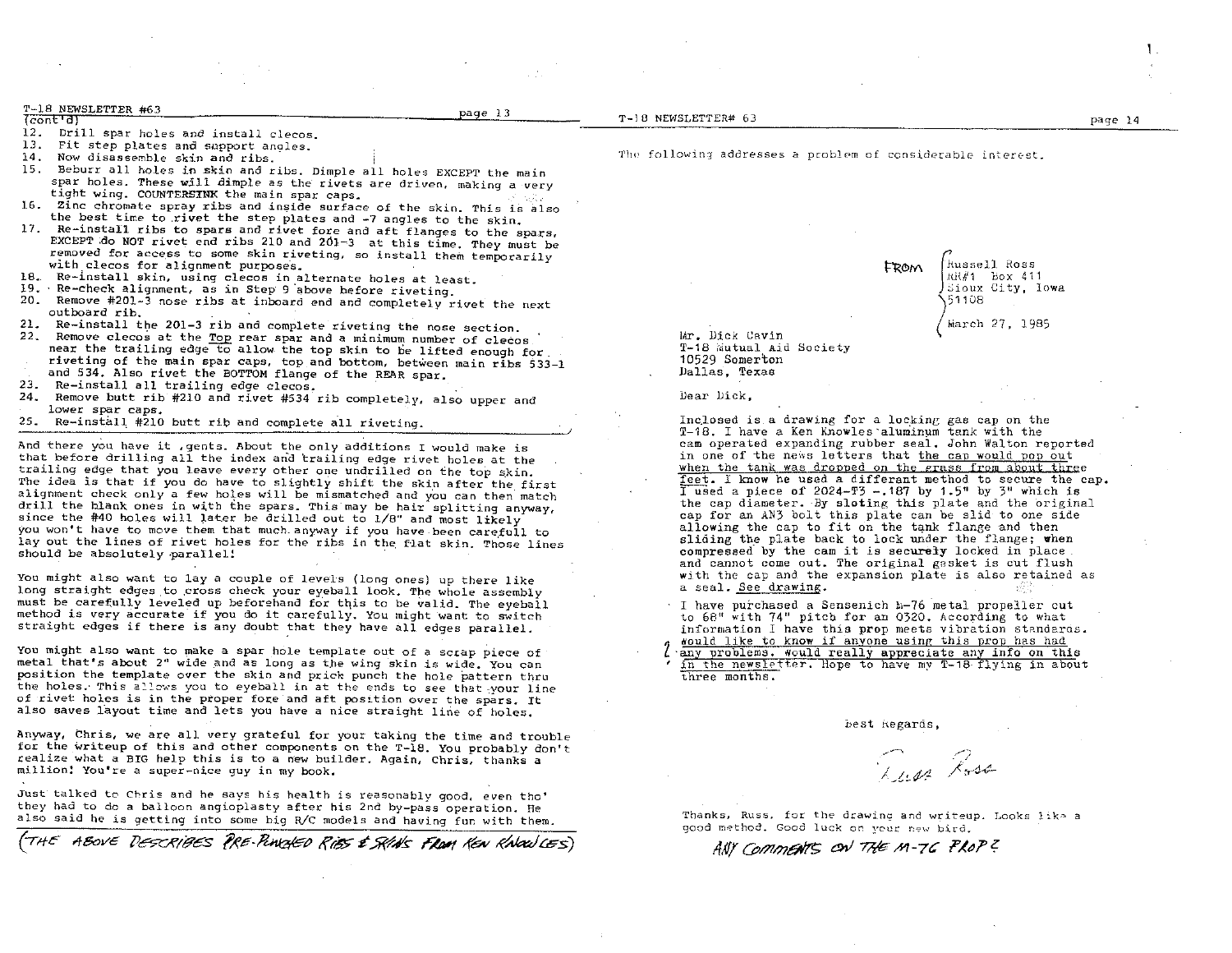RUSS ROSS' DRAWING OF GAS CAP LOCK

~,

<u>ر ب</u>

 $\mathcal{L}$ 

<sup>~</sup>.. 'I

> Av. '"

 $1 - p_0$ 

 $\overline{\bigcup_{i=1}^n}$ 

 $+$ 

 $10^{15}$ 

~

 $\downarrow$ 

С

1 ~

 $z_{s'_\bullet}$ 

 $TKAMSAAN$ ,  $Ross!$ 

)), بر<br>ار*∍*<br>ا∕ 1

**: 175**<br>آباد ~

كالألهاج

 $\sim$ " b i' ন<br>মৈ  $\frac{1}{2}$ 

 $\downarrow$ 

 $\begin{picture}(130,10) \put(0,0){\line(1,0){155}} \put(15,0){\line(1,0){155}} \put(15,0){\line(1,0){155}} \put(15,0){\line(1,0){155}} \put(15,0){\line(1,0){155}} \put(15,0){\line(1,0){155}} \put(15,0){\line(1,0){155}} \put(15,0){\line(1,0){155}} \put(15,0){\line(1,0){155}} \put(15,0){\line(1,0){155}} \put(15,0){\line(1,0){155}}$ 

A<sub>N</sub><sub>3</sub> 0

~  $\ddot{\bm{x}}$ 

~1

l:

 $\zeta$   $\varepsilon$  72

EXPAN!

 $\mathbf{r}$  $\mathcal{V}$ 

 $\frac{6}{9}$   $\frac{6}{9}$   $\frac{16}{9}$   $\frac{16}{9}$ ا Aر سمه<br>سرمایه محمد

<sup>i</sup>~ ~ .. ~~

 $\check{\mathcal{C}}$ u T

 $\frac{1}{2}$  cm c  $\frac{1}{2}$ 

 $T-\frac{3}{8}$   $\frac{8}{9}$   $\frac{1}{6}$   $\frac{1}{6}$   $\frac{1}{6}$   $\frac{1}{6}$   $\frac{1}{6}$   $\frac{1}{6}$   $\frac{1}{6}$   $\frac{1}{6}$   $\frac{1}{6}$   $\frac{1}{6}$   $\frac{1}{6}$   $\frac{1}{6}$   $\frac{1}{6}$   $\frac{1}{6}$   $\frac{1}{6}$   $\frac{1}{6}$   $\frac{1}{6}$   $\frac{1}{6}$   $\frac{1}{6}$   $\frac{1}{6}$  Dear Dick,

copy of this Letter is being sent to John Walton *tor* his prior advl.ce. 1 purchased a set of his plans for "Thorp T-18 Wet Wing" from Ken Knowles. The plans are excellent and I am indebted to John for them. The rework of my wing is progressing very well and I feel very good about the direction and completeness of the plans.

A further MOD is necesary as my (folding) wing has a chordwise lap joint for the skin at the third (from left) .025 rib. This lap joint without additional strength would eventually leak with flexing.

These nose ribs have been replaced with .032 ribs per drawing. The MOD being made is to add a doubler using .032 mat'l  $1\frac{1}{2}$ " X  $15\frac{1}{2}$ " fitted into the top and bottom of ribs #3 and #10. (see Fig.1)

(Note) These ribs came from Ken Knowles with the wide spaced center punched hole locations. Drill and debur...all ribs and cleco in place. (This is remodel-not new construct). draw a line through denter of holes in wing. place additional holes midway. draw a second line parralel-and centered over the doubler. Drill holes in the skin matching those just completed. This becomes a template for the holes for the doubler. Remove the ribs. Using AN:460-3 rivets and adhesive indicated in  $(Pl, 1)$  attach the doubler to the rib spaced as needed. to draw the parts together for curing.

A second MOD seemed desireable and has been made to four of the ribs ... namely #1. #5, #8. and #10 ... tank end ribs. This gives me Fuel QUantity Indication. left and right and Low FUel Quantity Warning by way of a light  $\alpha_L$  busser next to the respective quage...see Fig. 2).

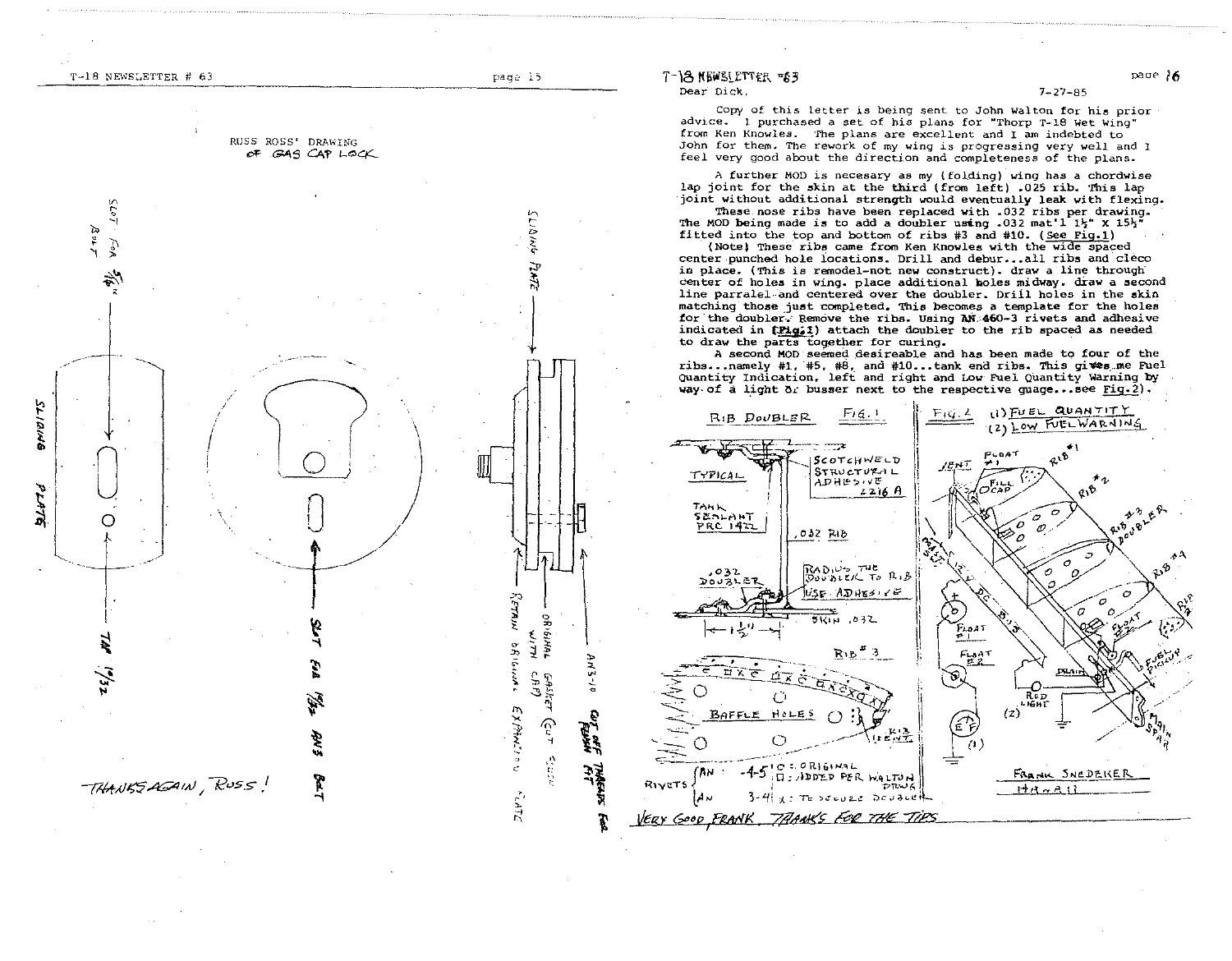| . the <u>typening 0-320-D (160 h</u> p) and started neading. That engine only developes<br>$T$ your prop twee 2:50 for climb you develop 120 hp and 2500 non is only 126 hp.<br>and climb. WHICH IS WEDE UE NEED IT NOST. So what is the answer?<br>and clime som will be less than $2100$ and you will never get full by for takes $\mu$<br>ainspeed for your aircraft. It really loits down to moximum nom in straight and<br>waiting for you to get the $\eta$ m up and it will le happy to ollige with full $\eta$ .<br>monuel has some wory interesting charts, one of which shows <u>he nee arm</u> and that<br>dearly for.<br>$\lambda$ qm $\beta$ or the max ha desired. At that point you finally get the hp you paid so<br>What does that have to do with a fixed pitch peop? A fixed pitch prop will only<br>What happened to the 160 hp that I paid through the nose fon! Well, it is still<br>twood the $0\nu$ 320-B at <u>2400</u> apm for tabeoff you are only getting 112 by for tabeoff.<br>.<br>150 on whatever. I just holled on the engine mout, jammed on a fixed pitch prop<br>talhing about his next minicle fixed pitch prop.<br>$l$ evel with wide open thootile. If you sing at 2700 $_{\rm dyn}$ max, then youn takeoff<br>let the nom two so much for a <u>particular airegreed</u> and will top out at a particular<br>a constant speed poop on his ainplane. So I dug out the operator's manual for<br>is the chart we want for this discussion. It's called "Sea Level Power Curve"<br>160 hp a <u>t 2700 apm</u> . Please note that the important phrase is <u>nom</u> . The operators<br>I got full ho with full theotile. How duml can a guy le? Ny baother, $\mathsf{Ract}_\mathsf{H}$ ,<br>much thought.<br>finally fonced me to start thinhing about propellons when he inscited on using<br>effect of propetton performance on engine hp. Really duml lut you just shoved<br>cruise. Nind of simple ( for simple guys) and designed that way.<br>everything powera for tabeoff, neameed some for climb and neduced more for<br>even though my 7-18 is long side a memory.<br>T-18 NEWSLETTER #6.3<br>Dear Dick and Lynn.<br>. They are much less expensive! But only if you luy just $\lim_{\epsilon\to 0} \frac{1}{\epsilon}$ and $\epsilon$ iquaed that<br>Eveny fired pitch paga cener I have met has <u>mone</u> than one paga and is always<br>A fixed pitch pagn is a compromise. So what does that mean? If your prop<br>A constant speed on variable pitch pap. In loth cases you select the engine<br>When I purchased an aircraft engines, it came with a $h p$ rating of 85 on 100 on<br>We it today $J$ an going to change all that for those of us who never gave it<br>All the years $J$ flew for the airlines, $J$ never gave much thought to the<br>Just necessed your 7-18 resolute Care Kan Richard could and a little<br>67 Nathan Road Kongon Hong Kong B.C.C. Telephone 3-002321 Telek HX 73127 Cable. Hyatt HongKong<br>$\bigwedge$<br>EROM John Foy I<br>di<br>22 June 1985<br><b>361 127th N.C.</b><br>Dellevue, M. 98005<br>P9.17<br>props were taken off two proporone for climb and another for cruise-but it's andul $\psi$<br>$\frac{38}{20}$<br>Almast all of the performance figures on homebuilt aircraft with fixed pitch<br>decided to go to school and learn the night way. The instructor says he will<br>major back surgery. I still hold a 1st class physical but can't take the long<br>to be a much more efficient engine at 65% nated power. i.e.; the 0-360 will<br>the Lycoming O-320 and the O-360. The same operator's monual show the O-360<br>hand<br>pitch paop are ering full advertised performance of the aircraft you have.<br>$6 - 1$<br>make a techinical illustrator of me yet! So far it is a fascinating course and<br>hours arymore.<br>of all I enjoy the $7$ -18 newsletters. You have all of your isons in the fire#<br>a fan sji the folding wing aircoaft and after "feeling" the difference in<br>pause. The glassein is already over 260 and the Pustang 2 is 245.<br>in reading alueprints. I wish I had done it lefone I started all this!<br>I highly necommend a course in basic drafting for anyone who is not experienced<br>tun<br>getting a letter out is an all day job for me.<br>at the same time and $J$ don't howe how you do it, let $J$ sure am thankful! $\overline{\mu}$<br>aircle non friction letween the standard and the folding wings, $\star$ vote for the<br>gets<br>finally got to my back and I decided to netine three years early instead of<br>(Page<br>$V_{\alpha\alpha}$<br>one of those unfinished projects!<br>standard. As I say, the 210 ned line on the $7$ -18 is preventing me pasm gradling<br>and $S^*$ longer funelage, leading edge tanks and a constant speed prop. I'm not<br>Dich, I'm neitred from HWA now. The long hours on the Trans Pac flights<br>After 30 years of reading and building parts from Uueprints, I finally<br>$\emph{J'}$ m thinhing of <u>another</u> homehuilt project (ii's a fatal disease one never<br>By the way, I am enclosing a helch of a gas can that I stole from Jeony<br>I see a sould like $\iota\mu\iota e$ Trusty's wing on the wide lock version with the 180 $h$<br>Another hirt for those of you who are delating the choice of engines letween<br>We've enjoyed the anticles you have leen writing for EAA and others! Rest<br>Throw any the fired pitch papel!!!! Buy ONE constant speed or variable<br>Gueenpoen. Hope you can read it. Rest from us all<br>and list putting and acts 97 hp and using 8.8 gallans per hour.<br>over, it just gets worse) but the 210 redline on the $7$ -18 is giving me<br>2380 arm giving 117 ha using 8.5 gallons per how us the 0320 tuning the<br>to change none in flight.<br>NEWSLETTER<br>$\ddot{\phantom{0}}$<br>of letter<br>三日<br>CARANCER<br>きさる<br>Erom<br>H VOMO KOMG 3 MUSIT TELEIX THEAL CARLE THIRMAN<br>IN ASSOCIATE OF HOTEL MIRANAR HAWAII<br>DOHN POY<br>Just a<br>page 18<br>hint<br>Scinto<br>$\omega$ re<br>54<br>LET A FEW<br>σF<br><b>THACE</b><br><b>IRONS</b><br>657 | $*_{\gamma_{\mathscr{E}S_{\gamma}}}$<br>CoLO<br>7ão)<br>$N$ ar) q<br>THEO! | Represented by MILFORD INTERNATIONAL MAPKETING SERVICES, INC. |  |
|---------------------------------------------------------------------------------------------------------------------------------------------------------------------------------------------------------------------------------------------------------------------------------------------------------------------------------------------------------------------------------------------------------------------------------------------------------------------------------------------------------------------------------------------------------------------------------------------------------------------------------------------------------------------------------------------------------------------------------------------------------------------------------------------------------------------------------------------------------------------------------------------------------------------------------------------------------------------------------------------------------------------------------------------------------------------------------------------------------------------------------------------------------------------------------------------------------------------------------------------------------------------------------------------------------------------------------------------------------------------------------------------------------------------------------------------------------------------------------------------------------------------------------------------------------------------------------------------------------------------------------------------------------------------------------------------------------------------------------------------------------------------------------------------------------------------------------------------------------------------------------------------------------------------------------------------------------------------------------------------------------------------------------------------------------------------------------------------------------------------------------------------------------------------------------------------------------------------------------------------------------------------------------------------------------------------------------------------------------------------------------------------------------------------------------------------------------------------------------------------------------------------------------------------------------------------------------------------------------------------------------------------------------------------------------------------------------------------------------------------------------------------------------------------------------------------------------------------------------------------------------------------------------------------------------------------------------------------------------------------------------------------------------------------------------------------------------------------------------------------------------------------------------------------------------------------------------------------------------------------------------------------------------------------------------------------------------------------------------------------------------------------------------------------------------------------------------------------------------------------------------------------------------------------------------------------------------------------------------------------------------------------------------------------------------------------------------------------------------------------------------------------------------------------------------------------------------------------------------------------------------------------------------------------------------------------------------------------------------------------------------------------------------------------------------------------------------------------------------------------------------------------------------------------------------------------------------------------------------------------------------------------------------------------------------------------------------------------------------------------------------------------------------------------------------------------------------------------------------------------------------------------------------------------------------------------------------------------------------------------------------------------------------------------------------------------------------------------------------------------------------------------------------------------------------------------------------------------------------------------------------------------------------------------------------------------------------------------------------------------------------------------------------------------------------------------------------------------------------------------------------------------------------------------------------------------------------------------------------------------------------------------------------------------------------------------------------------------------------------------------------------------------------------------------------------------------------------------------------------------------------------------------------------------------------------------------------------------------------------------------------------------------------------------------------------------------------------------------------------------------------------------------------------------------------------------------------------------------------------------------------------------------------------------------------------------------------------------------------------------------------------------------------------------------------------------------------------------------------------------------------|----------------------------------------------------------------------------|---------------------------------------------------------------|--|
|                                                                                                                                                                                                                                                                                                                                                                                                                                                                                                                                                                                                                                                                                                                                                                                                                                                                                                                                                                                                                                                                                                                                                                                                                                                                                                                                                                                                                                                                                                                                                                                                                                                                                                                                                                                                                                                                                                                                                                                                                                                                                                                                                                                                                                                                                                                                                                                                                                                                                                                                                                                                                                                                                                                                                                                                                                                                                                                                                                                                                                                                                                                                                                                                                                                                                                                                                                                                                                                                                                                                                                                                                                                                                                                                                                                                                                                                                                                                                                                                                                                                                                                                                                                                                                                                                                                                                                                                                                                                                                                                                                                                                                                                                                                                                                                                                                                                                                                                                                                                                                                                                                                                                                                                                                                                                                                                                                                                                                                                                                                                                                                                                                                                                                                                                                                                                                                                                                                                                                                                                                                                                                                                 |                                                                            |                                                               |  |
|                                                                                                                                                                                                                                                                                                                                                                                                                                                                                                                                                                                                                                                                                                                                                                                                                                                                                                                                                                                                                                                                                                                                                                                                                                                                                                                                                                                                                                                                                                                                                                                                                                                                                                                                                                                                                                                                                                                                                                                                                                                                                                                                                                                                                                                                                                                                                                                                                                                                                                                                                                                                                                                                                                                                                                                                                                                                                                                                                                                                                                                                                                                                                                                                                                                                                                                                                                                                                                                                                                                                                                                                                                                                                                                                                                                                                                                                                                                                                                                                                                                                                                                                                                                                                                                                                                                                                                                                                                                                                                                                                                                                                                                                                                                                                                                                                                                                                                                                                                                                                                                                                                                                                                                                                                                                                                                                                                                                                                                                                                                                                                                                                                                                                                                                                                                                                                                                                                                                                                                                                                                                                                                                 |                                                                            |                                                               |  |
|                                                                                                                                                                                                                                                                                                                                                                                                                                                                                                                                                                                                                                                                                                                                                                                                                                                                                                                                                                                                                                                                                                                                                                                                                                                                                                                                                                                                                                                                                                                                                                                                                                                                                                                                                                                                                                                                                                                                                                                                                                                                                                                                                                                                                                                                                                                                                                                                                                                                                                                                                                                                                                                                                                                                                                                                                                                                                                                                                                                                                                                                                                                                                                                                                                                                                                                                                                                                                                                                                                                                                                                                                                                                                                                                                                                                                                                                                                                                                                                                                                                                                                                                                                                                                                                                                                                                                                                                                                                                                                                                                                                                                                                                                                                                                                                                                                                                                                                                                                                                                                                                                                                                                                                                                                                                                                                                                                                                                                                                                                                                                                                                                                                                                                                                                                                                                                                                                                                                                                                                                                                                                                                                 |                                                                            |                                                               |  |
|                                                                                                                                                                                                                                                                                                                                                                                                                                                                                                                                                                                                                                                                                                                                                                                                                                                                                                                                                                                                                                                                                                                                                                                                                                                                                                                                                                                                                                                                                                                                                                                                                                                                                                                                                                                                                                                                                                                                                                                                                                                                                                                                                                                                                                                                                                                                                                                                                                                                                                                                                                                                                                                                                                                                                                                                                                                                                                                                                                                                                                                                                                                                                                                                                                                                                                                                                                                                                                                                                                                                                                                                                                                                                                                                                                                                                                                                                                                                                                                                                                                                                                                                                                                                                                                                                                                                                                                                                                                                                                                                                                                                                                                                                                                                                                                                                                                                                                                                                                                                                                                                                                                                                                                                                                                                                                                                                                                                                                                                                                                                                                                                                                                                                                                                                                                                                                                                                                                                                                                                                                                                                                                                 |                                                                            |                                                               |  |
|                                                                                                                                                                                                                                                                                                                                                                                                                                                                                                                                                                                                                                                                                                                                                                                                                                                                                                                                                                                                                                                                                                                                                                                                                                                                                                                                                                                                                                                                                                                                                                                                                                                                                                                                                                                                                                                                                                                                                                                                                                                                                                                                                                                                                                                                                                                                                                                                                                                                                                                                                                                                                                                                                                                                                                                                                                                                                                                                                                                                                                                                                                                                                                                                                                                                                                                                                                                                                                                                                                                                                                                                                                                                                                                                                                                                                                                                                                                                                                                                                                                                                                                                                                                                                                                                                                                                                                                                                                                                                                                                                                                                                                                                                                                                                                                                                                                                                                                                                                                                                                                                                                                                                                                                                                                                                                                                                                                                                                                                                                                                                                                                                                                                                                                                                                                                                                                                                                                                                                                                                                                                                                                                 |                                                                            |                                                               |  |
|                                                                                                                                                                                                                                                                                                                                                                                                                                                                                                                                                                                                                                                                                                                                                                                                                                                                                                                                                                                                                                                                                                                                                                                                                                                                                                                                                                                                                                                                                                                                                                                                                                                                                                                                                                                                                                                                                                                                                                                                                                                                                                                                                                                                                                                                                                                                                                                                                                                                                                                                                                                                                                                                                                                                                                                                                                                                                                                                                                                                                                                                                                                                                                                                                                                                                                                                                                                                                                                                                                                                                                                                                                                                                                                                                                                                                                                                                                                                                                                                                                                                                                                                                                                                                                                                                                                                                                                                                                                                                                                                                                                                                                                                                                                                                                                                                                                                                                                                                                                                                                                                                                                                                                                                                                                                                                                                                                                                                                                                                                                                                                                                                                                                                                                                                                                                                                                                                                                                                                                                                                                                                                                                 |                                                                            |                                                               |  |
|                                                                                                                                                                                                                                                                                                                                                                                                                                                                                                                                                                                                                                                                                                                                                                                                                                                                                                                                                                                                                                                                                                                                                                                                                                                                                                                                                                                                                                                                                                                                                                                                                                                                                                                                                                                                                                                                                                                                                                                                                                                                                                                                                                                                                                                                                                                                                                                                                                                                                                                                                                                                                                                                                                                                                                                                                                                                                                                                                                                                                                                                                                                                                                                                                                                                                                                                                                                                                                                                                                                                                                                                                                                                                                                                                                                                                                                                                                                                                                                                                                                                                                                                                                                                                                                                                                                                                                                                                                                                                                                                                                                                                                                                                                                                                                                                                                                                                                                                                                                                                                                                                                                                                                                                                                                                                                                                                                                                                                                                                                                                                                                                                                                                                                                                                                                                                                                                                                                                                                                                                                                                                                                                 |                                                                            |                                                               |  |
|                                                                                                                                                                                                                                                                                                                                                                                                                                                                                                                                                                                                                                                                                                                                                                                                                                                                                                                                                                                                                                                                                                                                                                                                                                                                                                                                                                                                                                                                                                                                                                                                                                                                                                                                                                                                                                                                                                                                                                                                                                                                                                                                                                                                                                                                                                                                                                                                                                                                                                                                                                                                                                                                                                                                                                                                                                                                                                                                                                                                                                                                                                                                                                                                                                                                                                                                                                                                                                                                                                                                                                                                                                                                                                                                                                                                                                                                                                                                                                                                                                                                                                                                                                                                                                                                                                                                                                                                                                                                                                                                                                                                                                                                                                                                                                                                                                                                                                                                                                                                                                                                                                                                                                                                                                                                                                                                                                                                                                                                                                                                                                                                                                                                                                                                                                                                                                                                                                                                                                                                                                                                                                                                 |                                                                            |                                                               |  |
|                                                                                                                                                                                                                                                                                                                                                                                                                                                                                                                                                                                                                                                                                                                                                                                                                                                                                                                                                                                                                                                                                                                                                                                                                                                                                                                                                                                                                                                                                                                                                                                                                                                                                                                                                                                                                                                                                                                                                                                                                                                                                                                                                                                                                                                                                                                                                                                                                                                                                                                                                                                                                                                                                                                                                                                                                                                                                                                                                                                                                                                                                                                                                                                                                                                                                                                                                                                                                                                                                                                                                                                                                                                                                                                                                                                                                                                                                                                                                                                                                                                                                                                                                                                                                                                                                                                                                                                                                                                                                                                                                                                                                                                                                                                                                                                                                                                                                                                                                                                                                                                                                                                                                                                                                                                                                                                                                                                                                                                                                                                                                                                                                                                                                                                                                                                                                                                                                                                                                                                                                                                                                                                                 |                                                                            |                                                               |  |
|                                                                                                                                                                                                                                                                                                                                                                                                                                                                                                                                                                                                                                                                                                                                                                                                                                                                                                                                                                                                                                                                                                                                                                                                                                                                                                                                                                                                                                                                                                                                                                                                                                                                                                                                                                                                                                                                                                                                                                                                                                                                                                                                                                                                                                                                                                                                                                                                                                                                                                                                                                                                                                                                                                                                                                                                                                                                                                                                                                                                                                                                                                                                                                                                                                                                                                                                                                                                                                                                                                                                                                                                                                                                                                                                                                                                                                                                                                                                                                                                                                                                                                                                                                                                                                                                                                                                                                                                                                                                                                                                                                                                                                                                                                                                                                                                                                                                                                                                                                                                                                                                                                                                                                                                                                                                                                                                                                                                                                                                                                                                                                                                                                                                                                                                                                                                                                                                                                                                                                                                                                                                                                                                 |                                                                            |                                                               |  |
|                                                                                                                                                                                                                                                                                                                                                                                                                                                                                                                                                                                                                                                                                                                                                                                                                                                                                                                                                                                                                                                                                                                                                                                                                                                                                                                                                                                                                                                                                                                                                                                                                                                                                                                                                                                                                                                                                                                                                                                                                                                                                                                                                                                                                                                                                                                                                                                                                                                                                                                                                                                                                                                                                                                                                                                                                                                                                                                                                                                                                                                                                                                                                                                                                                                                                                                                                                                                                                                                                                                                                                                                                                                                                                                                                                                                                                                                                                                                                                                                                                                                                                                                                                                                                                                                                                                                                                                                                                                                                                                                                                                                                                                                                                                                                                                                                                                                                                                                                                                                                                                                                                                                                                                                                                                                                                                                                                                                                                                                                                                                                                                                                                                                                                                                                                                                                                                                                                                                                                                                                                                                                                                                 |                                                                            |                                                               |  |
|                                                                                                                                                                                                                                                                                                                                                                                                                                                                                                                                                                                                                                                                                                                                                                                                                                                                                                                                                                                                                                                                                                                                                                                                                                                                                                                                                                                                                                                                                                                                                                                                                                                                                                                                                                                                                                                                                                                                                                                                                                                                                                                                                                                                                                                                                                                                                                                                                                                                                                                                                                                                                                                                                                                                                                                                                                                                                                                                                                                                                                                                                                                                                                                                                                                                                                                                                                                                                                                                                                                                                                                                                                                                                                                                                                                                                                                                                                                                                                                                                                                                                                                                                                                                                                                                                                                                                                                                                                                                                                                                                                                                                                                                                                                                                                                                                                                                                                                                                                                                                                                                                                                                                                                                                                                                                                                                                                                                                                                                                                                                                                                                                                                                                                                                                                                                                                                                                                                                                                                                                                                                                                                                 |                                                                            |                                                               |  |
|                                                                                                                                                                                                                                                                                                                                                                                                                                                                                                                                                                                                                                                                                                                                                                                                                                                                                                                                                                                                                                                                                                                                                                                                                                                                                                                                                                                                                                                                                                                                                                                                                                                                                                                                                                                                                                                                                                                                                                                                                                                                                                                                                                                                                                                                                                                                                                                                                                                                                                                                                                                                                                                                                                                                                                                                                                                                                                                                                                                                                                                                                                                                                                                                                                                                                                                                                                                                                                                                                                                                                                                                                                                                                                                                                                                                                                                                                                                                                                                                                                                                                                                                                                                                                                                                                                                                                                                                                                                                                                                                                                                                                                                                                                                                                                                                                                                                                                                                                                                                                                                                                                                                                                                                                                                                                                                                                                                                                                                                                                                                                                                                                                                                                                                                                                                                                                                                                                                                                                                                                                                                                                                                 |                                                                            |                                                               |  |
|                                                                                                                                                                                                                                                                                                                                                                                                                                                                                                                                                                                                                                                                                                                                                                                                                                                                                                                                                                                                                                                                                                                                                                                                                                                                                                                                                                                                                                                                                                                                                                                                                                                                                                                                                                                                                                                                                                                                                                                                                                                                                                                                                                                                                                                                                                                                                                                                                                                                                                                                                                                                                                                                                                                                                                                                                                                                                                                                                                                                                                                                                                                                                                                                                                                                                                                                                                                                                                                                                                                                                                                                                                                                                                                                                                                                                                                                                                                                                                                                                                                                                                                                                                                                                                                                                                                                                                                                                                                                                                                                                                                                                                                                                                                                                                                                                                                                                                                                                                                                                                                                                                                                                                                                                                                                                                                                                                                                                                                                                                                                                                                                                                                                                                                                                                                                                                                                                                                                                                                                                                                                                                                                 |                                                                            |                                                               |  |
|                                                                                                                                                                                                                                                                                                                                                                                                                                                                                                                                                                                                                                                                                                                                                                                                                                                                                                                                                                                                                                                                                                                                                                                                                                                                                                                                                                                                                                                                                                                                                                                                                                                                                                                                                                                                                                                                                                                                                                                                                                                                                                                                                                                                                                                                                                                                                                                                                                                                                                                                                                                                                                                                                                                                                                                                                                                                                                                                                                                                                                                                                                                                                                                                                                                                                                                                                                                                                                                                                                                                                                                                                                                                                                                                                                                                                                                                                                                                                                                                                                                                                                                                                                                                                                                                                                                                                                                                                                                                                                                                                                                                                                                                                                                                                                                                                                                                                                                                                                                                                                                                                                                                                                                                                                                                                                                                                                                                                                                                                                                                                                                                                                                                                                                                                                                                                                                                                                                                                                                                                                                                                                                                 |                                                                            |                                                               |  |
|                                                                                                                                                                                                                                                                                                                                                                                                                                                                                                                                                                                                                                                                                                                                                                                                                                                                                                                                                                                                                                                                                                                                                                                                                                                                                                                                                                                                                                                                                                                                                                                                                                                                                                                                                                                                                                                                                                                                                                                                                                                                                                                                                                                                                                                                                                                                                                                                                                                                                                                                                                                                                                                                                                                                                                                                                                                                                                                                                                                                                                                                                                                                                                                                                                                                                                                                                                                                                                                                                                                                                                                                                                                                                                                                                                                                                                                                                                                                                                                                                                                                                                                                                                                                                                                                                                                                                                                                                                                                                                                                                                                                                                                                                                                                                                                                                                                                                                                                                                                                                                                                                                                                                                                                                                                                                                                                                                                                                                                                                                                                                                                                                                                                                                                                                                                                                                                                                                                                                                                                                                                                                                                                 |                                                                            |                                                               |  |
|                                                                                                                                                                                                                                                                                                                                                                                                                                                                                                                                                                                                                                                                                                                                                                                                                                                                                                                                                                                                                                                                                                                                                                                                                                                                                                                                                                                                                                                                                                                                                                                                                                                                                                                                                                                                                                                                                                                                                                                                                                                                                                                                                                                                                                                                                                                                                                                                                                                                                                                                                                                                                                                                                                                                                                                                                                                                                                                                                                                                                                                                                                                                                                                                                                                                                                                                                                                                                                                                                                                                                                                                                                                                                                                                                                                                                                                                                                                                                                                                                                                                                                                                                                                                                                                                                                                                                                                                                                                                                                                                                                                                                                                                                                                                                                                                                                                                                                                                                                                                                                                                                                                                                                                                                                                                                                                                                                                                                                                                                                                                                                                                                                                                                                                                                                                                                                                                                                                                                                                                                                                                                                                                 |                                                                            |                                                               |  |
|                                                                                                                                                                                                                                                                                                                                                                                                                                                                                                                                                                                                                                                                                                                                                                                                                                                                                                                                                                                                                                                                                                                                                                                                                                                                                                                                                                                                                                                                                                                                                                                                                                                                                                                                                                                                                                                                                                                                                                                                                                                                                                                                                                                                                                                                                                                                                                                                                                                                                                                                                                                                                                                                                                                                                                                                                                                                                                                                                                                                                                                                                                                                                                                                                                                                                                                                                                                                                                                                                                                                                                                                                                                                                                                                                                                                                                                                                                                                                                                                                                                                                                                                                                                                                                                                                                                                                                                                                                                                                                                                                                                                                                                                                                                                                                                                                                                                                                                                                                                                                                                                                                                                                                                                                                                                                                                                                                                                                                                                                                                                                                                                                                                                                                                                                                                                                                                                                                                                                                                                                                                                                                                                 |                                                                            |                                                               |  |
|                                                                                                                                                                                                                                                                                                                                                                                                                                                                                                                                                                                                                                                                                                                                                                                                                                                                                                                                                                                                                                                                                                                                                                                                                                                                                                                                                                                                                                                                                                                                                                                                                                                                                                                                                                                                                                                                                                                                                                                                                                                                                                                                                                                                                                                                                                                                                                                                                                                                                                                                                                                                                                                                                                                                                                                                                                                                                                                                                                                                                                                                                                                                                                                                                                                                                                                                                                                                                                                                                                                                                                                                                                                                                                                                                                                                                                                                                                                                                                                                                                                                                                                                                                                                                                                                                                                                                                                                                                                                                                                                                                                                                                                                                                                                                                                                                                                                                                                                                                                                                                                                                                                                                                                                                                                                                                                                                                                                                                                                                                                                                                                                                                                                                                                                                                                                                                                                                                                                                                                                                                                                                                                                 |                                                                            |                                                               |  |
|                                                                                                                                                                                                                                                                                                                                                                                                                                                                                                                                                                                                                                                                                                                                                                                                                                                                                                                                                                                                                                                                                                                                                                                                                                                                                                                                                                                                                                                                                                                                                                                                                                                                                                                                                                                                                                                                                                                                                                                                                                                                                                                                                                                                                                                                                                                                                                                                                                                                                                                                                                                                                                                                                                                                                                                                                                                                                                                                                                                                                                                                                                                                                                                                                                                                                                                                                                                                                                                                                                                                                                                                                                                                                                                                                                                                                                                                                                                                                                                                                                                                                                                                                                                                                                                                                                                                                                                                                                                                                                                                                                                                                                                                                                                                                                                                                                                                                                                                                                                                                                                                                                                                                                                                                                                                                                                                                                                                                                                                                                                                                                                                                                                                                                                                                                                                                                                                                                                                                                                                                                                                                                                                 |                                                                            |                                                               |  |
|                                                                                                                                                                                                                                                                                                                                                                                                                                                                                                                                                                                                                                                                                                                                                                                                                                                                                                                                                                                                                                                                                                                                                                                                                                                                                                                                                                                                                                                                                                                                                                                                                                                                                                                                                                                                                                                                                                                                                                                                                                                                                                                                                                                                                                                                                                                                                                                                                                                                                                                                                                                                                                                                                                                                                                                                                                                                                                                                                                                                                                                                                                                                                                                                                                                                                                                                                                                                                                                                                                                                                                                                                                                                                                                                                                                                                                                                                                                                                                                                                                                                                                                                                                                                                                                                                                                                                                                                                                                                                                                                                                                                                                                                                                                                                                                                                                                                                                                                                                                                                                                                                                                                                                                                                                                                                                                                                                                                                                                                                                                                                                                                                                                                                                                                                                                                                                                                                                                                                                                                                                                                                                                                 |                                                                            |                                                               |  |
|                                                                                                                                                                                                                                                                                                                                                                                                                                                                                                                                                                                                                                                                                                                                                                                                                                                                                                                                                                                                                                                                                                                                                                                                                                                                                                                                                                                                                                                                                                                                                                                                                                                                                                                                                                                                                                                                                                                                                                                                                                                                                                                                                                                                                                                                                                                                                                                                                                                                                                                                                                                                                                                                                                                                                                                                                                                                                                                                                                                                                                                                                                                                                                                                                                                                                                                                                                                                                                                                                                                                                                                                                                                                                                                                                                                                                                                                                                                                                                                                                                                                                                                                                                                                                                                                                                                                                                                                                                                                                                                                                                                                                                                                                                                                                                                                                                                                                                                                                                                                                                                                                                                                                                                                                                                                                                                                                                                                                                                                                                                                                                                                                                                                                                                                                                                                                                                                                                                                                                                                                                                                                                                                 |                                                                            |                                                               |  |
|                                                                                                                                                                                                                                                                                                                                                                                                                                                                                                                                                                                                                                                                                                                                                                                                                                                                                                                                                                                                                                                                                                                                                                                                                                                                                                                                                                                                                                                                                                                                                                                                                                                                                                                                                                                                                                                                                                                                                                                                                                                                                                                                                                                                                                                                                                                                                                                                                                                                                                                                                                                                                                                                                                                                                                                                                                                                                                                                                                                                                                                                                                                                                                                                                                                                                                                                                                                                                                                                                                                                                                                                                                                                                                                                                                                                                                                                                                                                                                                                                                                                                                                                                                                                                                                                                                                                                                                                                                                                                                                                                                                                                                                                                                                                                                                                                                                                                                                                                                                                                                                                                                                                                                                                                                                                                                                                                                                                                                                                                                                                                                                                                                                                                                                                                                                                                                                                                                                                                                                                                                                                                                                                 |                                                                            |                                                               |  |
|                                                                                                                                                                                                                                                                                                                                                                                                                                                                                                                                                                                                                                                                                                                                                                                                                                                                                                                                                                                                                                                                                                                                                                                                                                                                                                                                                                                                                                                                                                                                                                                                                                                                                                                                                                                                                                                                                                                                                                                                                                                                                                                                                                                                                                                                                                                                                                                                                                                                                                                                                                                                                                                                                                                                                                                                                                                                                                                                                                                                                                                                                                                                                                                                                                                                                                                                                                                                                                                                                                                                                                                                                                                                                                                                                                                                                                                                                                                                                                                                                                                                                                                                                                                                                                                                                                                                                                                                                                                                                                                                                                                                                                                                                                                                                                                                                                                                                                                                                                                                                                                                                                                                                                                                                                                                                                                                                                                                                                                                                                                                                                                                                                                                                                                                                                                                                                                                                                                                                                                                                                                                                                                                 |                                                                            |                                                               |  |
|                                                                                                                                                                                                                                                                                                                                                                                                                                                                                                                                                                                                                                                                                                                                                                                                                                                                                                                                                                                                                                                                                                                                                                                                                                                                                                                                                                                                                                                                                                                                                                                                                                                                                                                                                                                                                                                                                                                                                                                                                                                                                                                                                                                                                                                                                                                                                                                                                                                                                                                                                                                                                                                                                                                                                                                                                                                                                                                                                                                                                                                                                                                                                                                                                                                                                                                                                                                                                                                                                                                                                                                                                                                                                                                                                                                                                                                                                                                                                                                                                                                                                                                                                                                                                                                                                                                                                                                                                                                                                                                                                                                                                                                                                                                                                                                                                                                                                                                                                                                                                                                                                                                                                                                                                                                                                                                                                                                                                                                                                                                                                                                                                                                                                                                                                                                                                                                                                                                                                                                                                                                                                                                                 |                                                                            |                                                               |  |
|                                                                                                                                                                                                                                                                                                                                                                                                                                                                                                                                                                                                                                                                                                                                                                                                                                                                                                                                                                                                                                                                                                                                                                                                                                                                                                                                                                                                                                                                                                                                                                                                                                                                                                                                                                                                                                                                                                                                                                                                                                                                                                                                                                                                                                                                                                                                                                                                                                                                                                                                                                                                                                                                                                                                                                                                                                                                                                                                                                                                                                                                                                                                                                                                                                                                                                                                                                                                                                                                                                                                                                                                                                                                                                                                                                                                                                                                                                                                                                                                                                                                                                                                                                                                                                                                                                                                                                                                                                                                                                                                                                                                                                                                                                                                                                                                                                                                                                                                                                                                                                                                                                                                                                                                                                                                                                                                                                                                                                                                                                                                                                                                                                                                                                                                                                                                                                                                                                                                                                                                                                                                                                                                 |                                                                            |                                                               |  |
|                                                                                                                                                                                                                                                                                                                                                                                                                                                                                                                                                                                                                                                                                                                                                                                                                                                                                                                                                                                                                                                                                                                                                                                                                                                                                                                                                                                                                                                                                                                                                                                                                                                                                                                                                                                                                                                                                                                                                                                                                                                                                                                                                                                                                                                                                                                                                                                                                                                                                                                                                                                                                                                                                                                                                                                                                                                                                                                                                                                                                                                                                                                                                                                                                                                                                                                                                                                                                                                                                                                                                                                                                                                                                                                                                                                                                                                                                                                                                                                                                                                                                                                                                                                                                                                                                                                                                                                                                                                                                                                                                                                                                                                                                                                                                                                                                                                                                                                                                                                                                                                                                                                                                                                                                                                                                                                                                                                                                                                                                                                                                                                                                                                                                                                                                                                                                                                                                                                                                                                                                                                                                                                                 |                                                                            |                                                               |  |
|                                                                                                                                                                                                                                                                                                                                                                                                                                                                                                                                                                                                                                                                                                                                                                                                                                                                                                                                                                                                                                                                                                                                                                                                                                                                                                                                                                                                                                                                                                                                                                                                                                                                                                                                                                                                                                                                                                                                                                                                                                                                                                                                                                                                                                                                                                                                                                                                                                                                                                                                                                                                                                                                                                                                                                                                                                                                                                                                                                                                                                                                                                                                                                                                                                                                                                                                                                                                                                                                                                                                                                                                                                                                                                                                                                                                                                                                                                                                                                                                                                                                                                                                                                                                                                                                                                                                                                                                                                                                                                                                                                                                                                                                                                                                                                                                                                                                                                                                                                                                                                                                                                                                                                                                                                                                                                                                                                                                                                                                                                                                                                                                                                                                                                                                                                                                                                                                                                                                                                                                                                                                                                                                 |                                                                            |                                                               |  |
|                                                                                                                                                                                                                                                                                                                                                                                                                                                                                                                                                                                                                                                                                                                                                                                                                                                                                                                                                                                                                                                                                                                                                                                                                                                                                                                                                                                                                                                                                                                                                                                                                                                                                                                                                                                                                                                                                                                                                                                                                                                                                                                                                                                                                                                                                                                                                                                                                                                                                                                                                                                                                                                                                                                                                                                                                                                                                                                                                                                                                                                                                                                                                                                                                                                                                                                                                                                                                                                                                                                                                                                                                                                                                                                                                                                                                                                                                                                                                                                                                                                                                                                                                                                                                                                                                                                                                                                                                                                                                                                                                                                                                                                                                                                                                                                                                                                                                                                                                                                                                                                                                                                                                                                                                                                                                                                                                                                                                                                                                                                                                                                                                                                                                                                                                                                                                                                                                                                                                                                                                                                                                                                                 |                                                                            |                                                               |  |
|                                                                                                                                                                                                                                                                                                                                                                                                                                                                                                                                                                                                                                                                                                                                                                                                                                                                                                                                                                                                                                                                                                                                                                                                                                                                                                                                                                                                                                                                                                                                                                                                                                                                                                                                                                                                                                                                                                                                                                                                                                                                                                                                                                                                                                                                                                                                                                                                                                                                                                                                                                                                                                                                                                                                                                                                                                                                                                                                                                                                                                                                                                                                                                                                                                                                                                                                                                                                                                                                                                                                                                                                                                                                                                                                                                                                                                                                                                                                                                                                                                                                                                                                                                                                                                                                                                                                                                                                                                                                                                                                                                                                                                                                                                                                                                                                                                                                                                                                                                                                                                                                                                                                                                                                                                                                                                                                                                                                                                                                                                                                                                                                                                                                                                                                                                                                                                                                                                                                                                                                                                                                                                                                 |                                                                            |                                                               |  |
|                                                                                                                                                                                                                                                                                                                                                                                                                                                                                                                                                                                                                                                                                                                                                                                                                                                                                                                                                                                                                                                                                                                                                                                                                                                                                                                                                                                                                                                                                                                                                                                                                                                                                                                                                                                                                                                                                                                                                                                                                                                                                                                                                                                                                                                                                                                                                                                                                                                                                                                                                                                                                                                                                                                                                                                                                                                                                                                                                                                                                                                                                                                                                                                                                                                                                                                                                                                                                                                                                                                                                                                                                                                                                                                                                                                                                                                                                                                                                                                                                                                                                                                                                                                                                                                                                                                                                                                                                                                                                                                                                                                                                                                                                                                                                                                                                                                                                                                                                                                                                                                                                                                                                                                                                                                                                                                                                                                                                                                                                                                                                                                                                                                                                                                                                                                                                                                                                                                                                                                                                                                                                                                                 |                                                                            |                                                               |  |
|                                                                                                                                                                                                                                                                                                                                                                                                                                                                                                                                                                                                                                                                                                                                                                                                                                                                                                                                                                                                                                                                                                                                                                                                                                                                                                                                                                                                                                                                                                                                                                                                                                                                                                                                                                                                                                                                                                                                                                                                                                                                                                                                                                                                                                                                                                                                                                                                                                                                                                                                                                                                                                                                                                                                                                                                                                                                                                                                                                                                                                                                                                                                                                                                                                                                                                                                                                                                                                                                                                                                                                                                                                                                                                                                                                                                                                                                                                                                                                                                                                                                                                                                                                                                                                                                                                                                                                                                                                                                                                                                                                                                                                                                                                                                                                                                                                                                                                                                                                                                                                                                                                                                                                                                                                                                                                                                                                                                                                                                                                                                                                                                                                                                                                                                                                                                                                                                                                                                                                                                                                                                                                                                 |                                                                            |                                                               |  |
|                                                                                                                                                                                                                                                                                                                                                                                                                                                                                                                                                                                                                                                                                                                                                                                                                                                                                                                                                                                                                                                                                                                                                                                                                                                                                                                                                                                                                                                                                                                                                                                                                                                                                                                                                                                                                                                                                                                                                                                                                                                                                                                                                                                                                                                                                                                                                                                                                                                                                                                                                                                                                                                                                                                                                                                                                                                                                                                                                                                                                                                                                                                                                                                                                                                                                                                                                                                                                                                                                                                                                                                                                                                                                                                                                                                                                                                                                                                                                                                                                                                                                                                                                                                                                                                                                                                                                                                                                                                                                                                                                                                                                                                                                                                                                                                                                                                                                                                                                                                                                                                                                                                                                                                                                                                                                                                                                                                                                                                                                                                                                                                                                                                                                                                                                                                                                                                                                                                                                                                                                                                                                                                                 |                                                                            |                                                               |  |
|                                                                                                                                                                                                                                                                                                                                                                                                                                                                                                                                                                                                                                                                                                                                                                                                                                                                                                                                                                                                                                                                                                                                                                                                                                                                                                                                                                                                                                                                                                                                                                                                                                                                                                                                                                                                                                                                                                                                                                                                                                                                                                                                                                                                                                                                                                                                                                                                                                                                                                                                                                                                                                                                                                                                                                                                                                                                                                                                                                                                                                                                                                                                                                                                                                                                                                                                                                                                                                                                                                                                                                                                                                                                                                                                                                                                                                                                                                                                                                                                                                                                                                                                                                                                                                                                                                                                                                                                                                                                                                                                                                                                                                                                                                                                                                                                                                                                                                                                                                                                                                                                                                                                                                                                                                                                                                                                                                                                                                                                                                                                                                                                                                                                                                                                                                                                                                                                                                                                                                                                                                                                                                                                 |                                                                            |                                                               |  |
|                                                                                                                                                                                                                                                                                                                                                                                                                                                                                                                                                                                                                                                                                                                                                                                                                                                                                                                                                                                                                                                                                                                                                                                                                                                                                                                                                                                                                                                                                                                                                                                                                                                                                                                                                                                                                                                                                                                                                                                                                                                                                                                                                                                                                                                                                                                                                                                                                                                                                                                                                                                                                                                                                                                                                                                                                                                                                                                                                                                                                                                                                                                                                                                                                                                                                                                                                                                                                                                                                                                                                                                                                                                                                                                                                                                                                                                                                                                                                                                                                                                                                                                                                                                                                                                                                                                                                                                                                                                                                                                                                                                                                                                                                                                                                                                                                                                                                                                                                                                                                                                                                                                                                                                                                                                                                                                                                                                                                                                                                                                                                                                                                                                                                                                                                                                                                                                                                                                                                                                                                                                                                                                                 |                                                                            |                                                               |  |
|                                                                                                                                                                                                                                                                                                                                                                                                                                                                                                                                                                                                                                                                                                                                                                                                                                                                                                                                                                                                                                                                                                                                                                                                                                                                                                                                                                                                                                                                                                                                                                                                                                                                                                                                                                                                                                                                                                                                                                                                                                                                                                                                                                                                                                                                                                                                                                                                                                                                                                                                                                                                                                                                                                                                                                                                                                                                                                                                                                                                                                                                                                                                                                                                                                                                                                                                                                                                                                                                                                                                                                                                                                                                                                                                                                                                                                                                                                                                                                                                                                                                                                                                                                                                                                                                                                                                                                                                                                                                                                                                                                                                                                                                                                                                                                                                                                                                                                                                                                                                                                                                                                                                                                                                                                                                                                                                                                                                                                                                                                                                                                                                                                                                                                                                                                                                                                                                                                                                                                                                                                                                                                                                 |                                                                            |                                                               |  |
|                                                                                                                                                                                                                                                                                                                                                                                                                                                                                                                                                                                                                                                                                                                                                                                                                                                                                                                                                                                                                                                                                                                                                                                                                                                                                                                                                                                                                                                                                                                                                                                                                                                                                                                                                                                                                                                                                                                                                                                                                                                                                                                                                                                                                                                                                                                                                                                                                                                                                                                                                                                                                                                                                                                                                                                                                                                                                                                                                                                                                                                                                                                                                                                                                                                                                                                                                                                                                                                                                                                                                                                                                                                                                                                                                                                                                                                                                                                                                                                                                                                                                                                                                                                                                                                                                                                                                                                                                                                                                                                                                                                                                                                                                                                                                                                                                                                                                                                                                                                                                                                                                                                                                                                                                                                                                                                                                                                                                                                                                                                                                                                                                                                                                                                                                                                                                                                                                                                                                                                                                                                                                                                                 |                                                                            |                                                               |  |
|                                                                                                                                                                                                                                                                                                                                                                                                                                                                                                                                                                                                                                                                                                                                                                                                                                                                                                                                                                                                                                                                                                                                                                                                                                                                                                                                                                                                                                                                                                                                                                                                                                                                                                                                                                                                                                                                                                                                                                                                                                                                                                                                                                                                                                                                                                                                                                                                                                                                                                                                                                                                                                                                                                                                                                                                                                                                                                                                                                                                                                                                                                                                                                                                                                                                                                                                                                                                                                                                                                                                                                                                                                                                                                                                                                                                                                                                                                                                                                                                                                                                                                                                                                                                                                                                                                                                                                                                                                                                                                                                                                                                                                                                                                                                                                                                                                                                                                                                                                                                                                                                                                                                                                                                                                                                                                                                                                                                                                                                                                                                                                                                                                                                                                                                                                                                                                                                                                                                                                                                                                                                                                                                 |                                                                            |                                                               |  |
|                                                                                                                                                                                                                                                                                                                                                                                                                                                                                                                                                                                                                                                                                                                                                                                                                                                                                                                                                                                                                                                                                                                                                                                                                                                                                                                                                                                                                                                                                                                                                                                                                                                                                                                                                                                                                                                                                                                                                                                                                                                                                                                                                                                                                                                                                                                                                                                                                                                                                                                                                                                                                                                                                                                                                                                                                                                                                                                                                                                                                                                                                                                                                                                                                                                                                                                                                                                                                                                                                                                                                                                                                                                                                                                                                                                                                                                                                                                                                                                                                                                                                                                                                                                                                                                                                                                                                                                                                                                                                                                                                                                                                                                                                                                                                                                                                                                                                                                                                                                                                                                                                                                                                                                                                                                                                                                                                                                                                                                                                                                                                                                                                                                                                                                                                                                                                                                                                                                                                                                                                                                                                                                                 |                                                                            |                                                               |  |
|                                                                                                                                                                                                                                                                                                                                                                                                                                                                                                                                                                                                                                                                                                                                                                                                                                                                                                                                                                                                                                                                                                                                                                                                                                                                                                                                                                                                                                                                                                                                                                                                                                                                                                                                                                                                                                                                                                                                                                                                                                                                                                                                                                                                                                                                                                                                                                                                                                                                                                                                                                                                                                                                                                                                                                                                                                                                                                                                                                                                                                                                                                                                                                                                                                                                                                                                                                                                                                                                                                                                                                                                                                                                                                                                                                                                                                                                                                                                                                                                                                                                                                                                                                                                                                                                                                                                                                                                                                                                                                                                                                                                                                                                                                                                                                                                                                                                                                                                                                                                                                                                                                                                                                                                                                                                                                                                                                                                                                                                                                                                                                                                                                                                                                                                                                                                                                                                                                                                                                                                                                                                                                                                 |                                                                            |                                                               |  |
|                                                                                                                                                                                                                                                                                                                                                                                                                                                                                                                                                                                                                                                                                                                                                                                                                                                                                                                                                                                                                                                                                                                                                                                                                                                                                                                                                                                                                                                                                                                                                                                                                                                                                                                                                                                                                                                                                                                                                                                                                                                                                                                                                                                                                                                                                                                                                                                                                                                                                                                                                                                                                                                                                                                                                                                                                                                                                                                                                                                                                                                                                                                                                                                                                                                                                                                                                                                                                                                                                                                                                                                                                                                                                                                                                                                                                                                                                                                                                                                                                                                                                                                                                                                                                                                                                                                                                                                                                                                                                                                                                                                                                                                                                                                                                                                                                                                                                                                                                                                                                                                                                                                                                                                                                                                                                                                                                                                                                                                                                                                                                                                                                                                                                                                                                                                                                                                                                                                                                                                                                                                                                                                                 |                                                                            |                                                               |  |
|                                                                                                                                                                                                                                                                                                                                                                                                                                                                                                                                                                                                                                                                                                                                                                                                                                                                                                                                                                                                                                                                                                                                                                                                                                                                                                                                                                                                                                                                                                                                                                                                                                                                                                                                                                                                                                                                                                                                                                                                                                                                                                                                                                                                                                                                                                                                                                                                                                                                                                                                                                                                                                                                                                                                                                                                                                                                                                                                                                                                                                                                                                                                                                                                                                                                                                                                                                                                                                                                                                                                                                                                                                                                                                                                                                                                                                                                                                                                                                                                                                                                                                                                                                                                                                                                                                                                                                                                                                                                                                                                                                                                                                                                                                                                                                                                                                                                                                                                                                                                                                                                                                                                                                                                                                                                                                                                                                                                                                                                                                                                                                                                                                                                                                                                                                                                                                                                                                                                                                                                                                                                                                                                 |                                                                            |                                                               |  |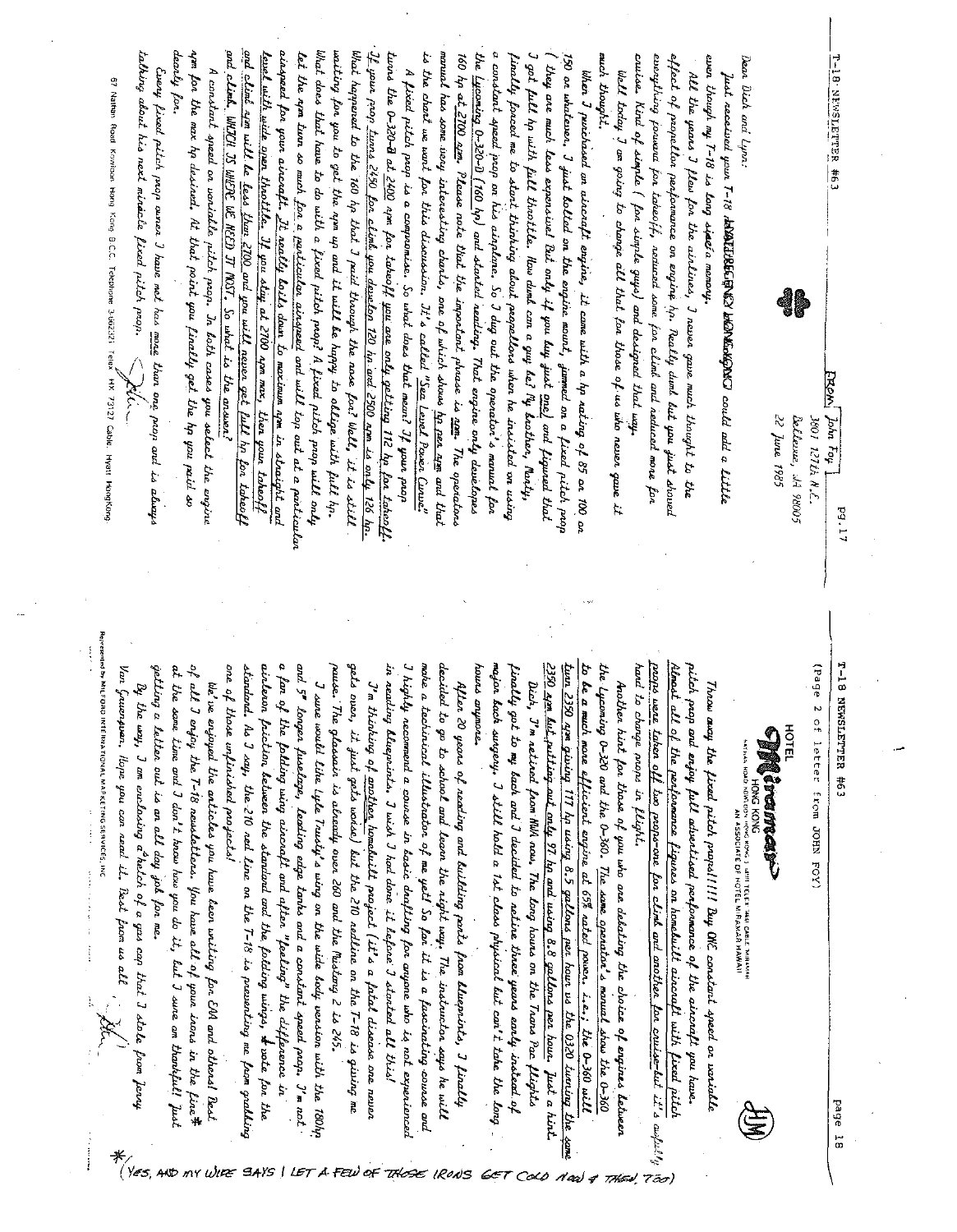T-18 NEWSLETTER #63

**SIRC** 

 $\int_{\mu}^{\mathcal{A}}$ 

R

 $\frac{1}{2}$ 

#### (JOHN FOY cont'd)

Thanks a million, John, for the previous two pages. The true power output of an engine is a subject that seems to be widely misunderstood by so many people.

I'd like to take this time to pay tribute to John Foy as one of the most prolific homebuilders in EAA. I first met John in the pinfeather days of the T-18, when he lived in St. Paul. I was flying a MSP layover trip at the time and had a crew car available, so I went out to John's house to see his T-18 project. I later visited him in SEA, when he was based there. He had just finished building a Scamp, was starting on a P-51. He also had built a Varieze. He's now building tha all metal Durand.



"Note: Holes in steel bar a loose fir on AN-3 bolts; Weld AN3 bolts to steel top on assembly; Weld threaded rod to wing nut on ass'y; Tilt ass'y to insert in filler neck opening.

THANKS AGAIN, JOHN.

BRIAN P. HARNEY, M.D. A HEDICAL CORPORATION POST OFFICE BOX 964 FALLBROOK, CALIFORNIA 92028 **TELEPHONE (619) 723-1633** DIFLONATE ANERICAN BOARD OF ANEXTHESIOLOGY

#### November 21, 1985

Dick Cavin President. T-18 Builders and Owners Assoc. 10529 Somerton Dallas, Texas

#### Dear Dick:

Persuant to our telephone conversation vesterday, I am enclosing some technical information and photos of my T-18. N2751, which is for sale at \$18,000. The airplane was put into service in 1976 and has 290 hours on the airframe and the overhaul of the engine. It is powered by a 180 h.p. Lycoming 0-360.

The panel was redone about 5 years ago and is finished in black crinkle paint. Instruments and quages on the top row are: airspeed, turn & bank, VSI, tach, EGT, oil pressure, amps and "q" meter. Those on the bottom row are: clock, space for D.G. and artificial horizon. altimeter, manifold pressure, cylinder temp, qil temp, fuel and suction. I have the artificial horizon and D.G., and they can easily be installed in the aircraft.

As you can see from the photos. the airplane is bright red and the paint is in good condition. It has been hangered all its life. A heater has been installed and the trim wheel has been repositioned for more ease of operation.

I trust that this information will be heipful to you in conveying specifications of the plane to potential buyers. Thank you for any help you can offer in this regard. I have also enclosed my check in the amount of \$10.00 for renewal on my membership.

ma Plon un

P.S.: The radio is an Edo RT553.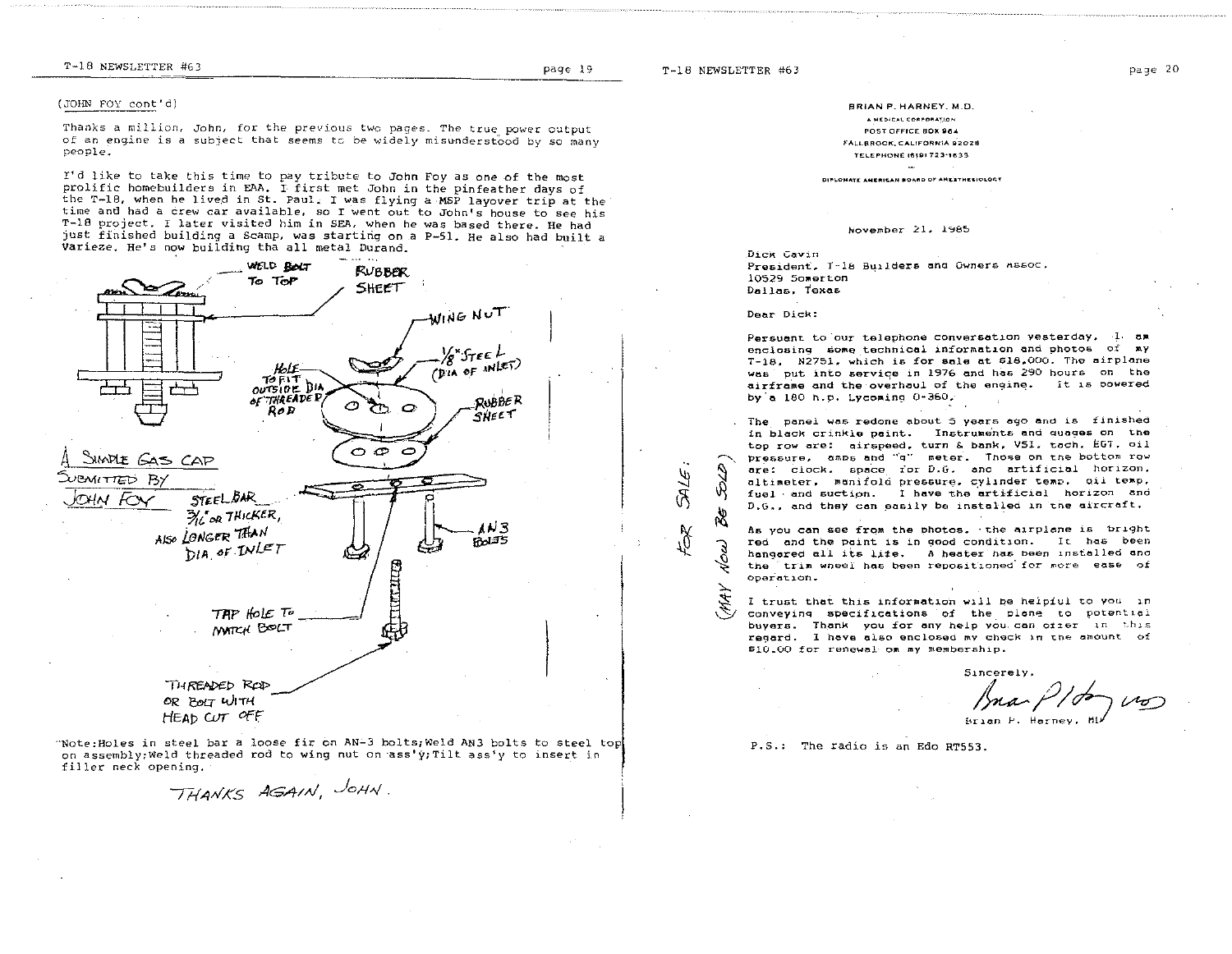| T-18 NEWSLETTER #63                                                                                                                                                                                                                                                                                                                                                                                                                                                                         | page 21 | T-18 NEWSLETTER #63                                              |                 |                  |             |                       |          | page 22                      |
|---------------------------------------------------------------------------------------------------------------------------------------------------------------------------------------------------------------------------------------------------------------------------------------------------------------------------------------------------------------------------------------------------------------------------------------------------------------------------------------------|---------|------------------------------------------------------------------|-----------------|------------------|-------------|-----------------------|----------|------------------------------|
| MUFFLER TIP FROM DEAN COCHRAN:<br>" Bill Flarity, of the MUSTANG UNITS CO, of Daverport, IA, sent a set<br>of mufflers to me in '84 to test for him. They are about 3k" in diameter<br>and about 8" long. They weigh 14 lbs, each. We've had them on the bird for<br>over a year now and really do like 'em. They get rid of that high crack<br>sound and give the exhaust a deeper, more mellow sound. They don't seem<br>to hurt performance. I should have prices soon for the fellows". |         | *from WALT GIFFIN*<br>$C.G.$ CALCULATIONS FOR NT8WG - THORP T-18 |                 |                  |             |                       |          | $W104$ $571$ $53$            |
| Dean also wrote about winter interfering with flying in the Denver area,<br>but that he had big plans for taking the bird over the Rockies to the                                                                                                                                                                                                                                                                                                                                           |         |                                                                  |                 |                  |             |                       |          | $WMSCHORD$ $50$ <sup>*</sup> |
| Western slope and to Montana to do some fly fishing.                                                                                                                                                                                                                                                                                                                                                                                                                                        |         |                                                                  | JERAT           |                  | <u>571 </u> | $=$ .                 | MOMENT   | % Chose                      |
| ENGINE FOR SALE: The following is from WALT GIFFIN, 4277 Kenmont Place,<br>Columbus, $OH, 43220$ :                                                                                                                                                                                                                                                                                                                                                                                          |         | MAIN WHEELS                                                      | 863             |                  | 53          | ÷.                    | 45739    |                              |
| Dear Dick:                                                                                                                                                                                                                                                                                                                                                                                                                                                                                  |         | $T$ <i>AIL Wheel</i> $(B\alpha t)$                               | 75.5            | $\mathbf{x}$     | 192         | $=$                   | 1449C    |                              |
| I enjoyed our brief conversations at Oshkosh 85 and was pleased to see that<br>you are again moving around in the middle of the sport aviation scene. As                                                                                                                                                                                                                                                                                                                                    |         | UITH OILCG                                                       | 938.5           |                  | 14.182      | ۰÷                    | 60235    | $18.31\%$                    |
| I mentioned to you then I am planning to switch engines in my T-18 just as<br>soon as my new prop arrives. My current engine is still flying in the<br>airplane but I hope to have the switch complete by early September. If you<br>have space in the next newsletter I would appreciate it if you would insert.                                                                                                                                                                           |         | one(xar)                                                         | ے ک             | Х.               | 28          |                       | -420     |                              |
| the following for sale notice.                                                                                                                                                                                                                                                                                                                                                                                                                                                              |         | $Empry$ $c, c$                                                   | 923.5           | $\boldsymbol{x}$ | 4.770       |                       | $=59815$ | 19.54%                       |
| FOR SALE: LYCOMING 0-290-D2 (135 HP). ENGINE REMOVED FROM T-18 FOR HIGHER<br>HORSEPOWER INSTALLATION, 650 SMOH,1800 TT, ACCESSORIES NEW AT TIME OF.<br>CHROME MAJOR. INCLUDES DUAL IMPULSE MAGS, CARB AND STARTER. \$3300<br>WALT GIFFIN 4277 KENMONT PL. COLUMBUS, OHIO 43220 PH.614-451 2126                                                                                                                                                                                              |         | <b>I PASSENDER</b>                                               | 17 <sub>o</sub> | x                | 85.6        | $=$ $-$               | 14552    |                              |
| Thanks for the help.                                                                                                                                                                                                                                                                                                                                                                                                                                                                        |         | $0.16$ (8 $0.7$ )                                                | 15              | $\mathbf{r}$     | $25 -$      | $=$ .                 | 420      |                              |
| (MAY ALREADY BE SOLD.<br>PETTER CALL 151)<br>Best regards.                                                                                                                                                                                                                                                                                                                                                                                                                                  |         | $F_{HEL}$ (294AL)                                                | 174             | $\boldsymbol{x}$ | 48          | ÷.                    | 8352     |                              |
|                                                                                                                                                                                                                                                                                                                                                                                                                                                                                             |         | $M0$ st Furwang C.G. 1282.5 x                                    |                 |                  | 64.826      | $\overline{z}$        | 83139    | $19.65\%$                    |
| Walt Giffin<br>N78WG ser. 865                                                                                                                                                                                                                                                                                                                                                                                                                                                               |         |                                                                  |                 |                  |             |                       |          |                              |
|                                                                                                                                                                                                                                                                                                                                                                                                                                                                                             |         | $2 - \hbar$ seeken                                               | 170             |                  | 85.6        |                       | 14552    |                              |
| A REMINDER: If you need addresses of T-18 members, the last page of NL#62<br>has an up to date list of paid up members.                                                                                                                                                                                                                                                                                                                                                                     |         | B44444                                                           | 775             | $\mathbf{x}$     | 106         | $\tilde{\phantom{a}}$ | 5035     |                              |
|                                                                                                                                                                                                                                                                                                                                                                                                                                                                                             |         | $G$ $\alpha$ ss WCHT $C$ .                                       | 1500            |                  | 68.484      |                       | 102726   | $26.97\%$                    |
| You asked for some c.g. calculations. My calculations,<br>plus some loading charts I prepared are enclosed. Weighing was<br>done on 3 platform scales at a certified aircraft repair station.<br>I have an 0-290-D2 engine with a Cassidy wood prop and battery                                                                                                                                                                                                                             |         | $F_{\text{WEL}}$ (every)                                         | $-174$          |                  | 48          |                       | - 9352   |                              |
| behind the baggage compartment per plans. The c.g. is further<br>aft than I would like it to be, although the only handling pro-<br>blem I have noted occurs with low fuel, a full passenger load                                                                                                                                                                                                                                                                                           |         | M <sub>05</sub> T A T C G                                        | 1326            | x                | 71.17       |                       | 94374    | 32.34%                       |

behind the baggage compartment per plaus. The case of the said in pro-<br>hit than I would like it to be, although the only hadding pro-<br>help I have noted occurs with low fuel, a full passenger load<br>and bags coupled with high or nose-down trim and must noid some forward stick pressure.<br>The plane now has over 300 hours on it with no major squawks....<br>a real delight to fly and display.

The next three pages are from walt on his airplane, N78WG. with all the other examples of CG calculation in the various NLs, you should have no trouble with yours, if you use these as a guide.

Note: Theogotical Neumal Staquity Point is 47 34% MAC.  $f$ <sup>02</sup>  $\omega$ AD (  $\zeta$ , Limit is  $\sqrt{z}$  on the Reibated By  $J_{QH}$  $J_{QH}$  / $J_{QH}$  / $J_{QH}$  / $J_{H}$  / $J_{H}$  / $J_{H}$  / $J_{H}$  / $J_{H}$  $\omega_0$  18 pl.  $Au_4$  22, 1966.

k,

I. i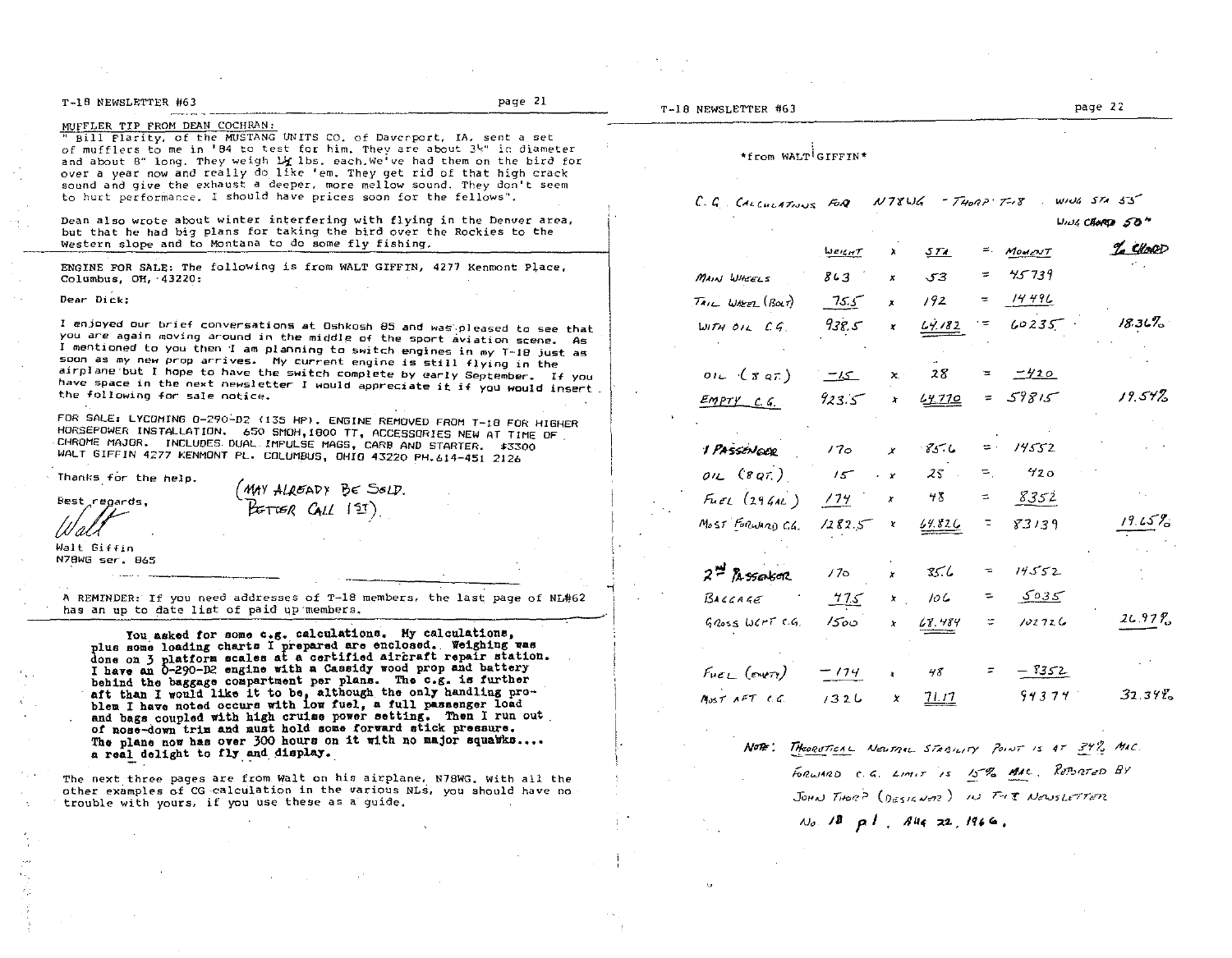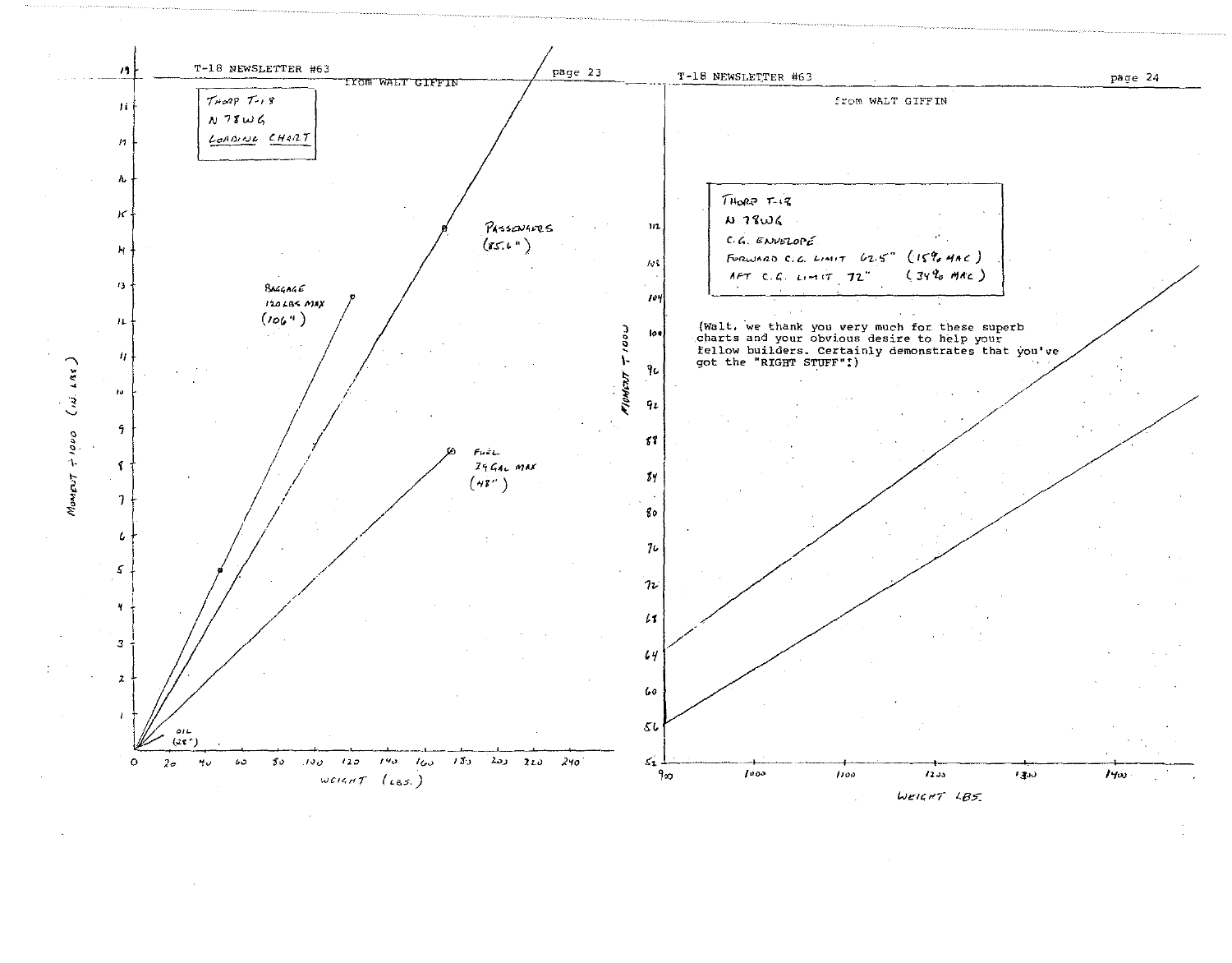#### r-18 NEWSLETTER #63 page 25

,TANDARD DISCLAIMERtPlease be advised that since its beginnings in 1963 that  $i$ he T-18 Newsletter is an information exchange between members of the T-18 1utual Aid Society (now known as the T-18 Builders and Owners Association), I non-profit group. We would make you aware that the T-18 was, is, and will be in the future .. a clearing house only for ideas, opinions, and personal ,xperiences of both members and non-members on both building and flying the '-lB. Anyone using the ideas, opinions. and experiences presented do so at :heir own discretion and risk, as no claim for their accuracy is made. There- :ore, no responsibility or liability is either exoressed or implied and is lithout recourse against anyone. All of the above refers to what is called 'he T-18 NEWSLETTER.

 $j$ orry we have to take up space for that, gents, but in these days, etc........

 $i$ OS... SOS... SOS... One of our Australian builders, (Martin W. Beck, of 44 ;heppard  $Rd_{\rm{L}}$ , Emu plains,  $N_{\rm{L}} S_{\rm{L}} W_{\rm{L}}$  2750, Australia), is gearing up to assemble I WIDE BODY T-18, the first to be constructed in Aus. and he's run into a inag with their Dept. of Aviation. Seems they' can't approve the project lntil they have the names and addresses of at lea'st 6 owner/builders of the ,ide body T-18 that have completed at least 100 hrs.-of flying in it.

lartin has all parts on hand to assemble, but he's stuck until we can get lome names and addresses to him. I know of Ken Knowle's bird and Karl and tazie Lipscomb's WEs, "but I'm at a loss to know who else of-you is now lying a Wide- Bddy. If YOU are one of those, please let me know pronto, even ho' you may not *have* 100 hrs. on it! If any of the rest of you know of some- .ne besides Ken and Karl, it would be appreciated if you's let me know. My ecords don't indicate whether or not  $i\tilde{t}^i$ s a st'd or WB and it's the same, ,ith Lu Sunderland. I know I turned out several WB fuselages for people, at Karl's is the only one I know for sure that is flying.

'UTURE OF THE T-18 NEWSLETTER:" As I have written so often in the \_past, the NLY THING THAT KEEPS THE NEWSLETTERS GOING ARE THE ARTICLES, TIPS, and ,ETTERS FROM YOU, THE BUILDERS AND OWNERS ••. ~ •• The problem is that the .ell is close to running dry for material. I only have enough material on' and for maybe one more newsletter ...... certainly no more than two.We have overed the construction of most every item on the airplane and some of them lore than once. We have published quite a lot of performance information, omments on flying the T-18, and a variety of other subjects, including eports and articles on the social function side of things.

f I have your interest by now, please consider this point: Best estimates ,ay that probably 500+ T-18s have been built. ALL of them have spinners, ,rops, cowlings, baffles, oil coolers, fuel systems, wheels and brakes, 'heel pants, gear fairings, throttles and mixture controls, engine inst'ts, udder and brake pedals, brake cyl's, instrument panels full of a variety of nstruments in a variety of arrangements. All of them have windshields, all lave upholstery and seats, all have baggage compartments, radios, antennae, lav lites, flaps, trim systems. tail wheels, etc....you get the idea.

lOW go back thru your NLs and make a mote of how many articles you have seen ,n,installing spinners (1), the proper way to install wood and metal props, ,r how to go about installing cowling (3 or 4 types available), & what about laffles?(Only two have offeres to share their baffle patterns}4Have you *ever*  ieen an article on the a step by step method to install wheel pants?,or gear 'airing?, Or routing of brake lines and the AN hdw needed? Ditto a complete 'uel system and a list of AN parts needed? How do you mount a throttle and lixture control and how do you' route the flex cable and hook them up at the

:arb? Ditto the plumbing of engine instruments?

#### T-18:NEWSLETTER #63 page 26 (cont'd from pg. 25)

Anyway, the point is that there are STILL quite a number of subjects that we need for the NL. I *have* bad calls asking my opinion on all the above subjects and a good many others besides. *I've* been able to answer some of the stock questionsand some I haven't. Tony Bingelis' two excellent books should be MUST reading for builders, even tho' a portion of his material isn't directly applicable to T-lB building. His monthly articles in sport Aviation go clear back to Jan. '72, ... 15 years worth, and there have only been a couple of months that his column wasn't carried!' A fantastic record! I have been photo copying his articles a year at a time and now have an almost complete file of them. I realize some of you have only joined EAA in the past few years and probably don't have a collection of magazines like I do. Sorry.I can't help you with copies, due *to\_* copyright laws.

I would like for ALL necessary info be in our NLs, but one person can only do so much and when that person is within a few weeks of being 70 and his time is already spread mighty thin, the prognosis for getting it all done is mighty poor. Our T-18 OWners Manual is still in limbo for the same reason.... because YOU and YOU won't take the time to sit down and write a p page or two, for the NL. Almbst all of you have said, "I really do appreciate the NLs and keep up the good work, etc.", but fully 90% of you haven't repaid the debt in benefits you received by contributing an article or tip! If you don't know WHAT to write about, look at the preceding list of subjects or look at every detail on your airplane. We don't have any problem with having enough subjects available... just a dearth of articles.

If you can send in an article, *it* would help me if you could- type it on a st'd size sheet of paper, with st'd margins, but if you can't type it send it anyway and I'll type it. I often have to scissor and Scotch tape articles together to make space come out even. Illustrations come out better if you use a fine' point black ink pen 'and regular block style lettering, but here again I can go *over* pencil drawings with a pen and make a 'paste-over lettering patch with the typewriter if necessary.

As to funds, I-have enough left *over* in the kitty for a couple more issues the size.of this one. I originally said in a previous NL that we would make our yearly renewal date coincide with OSH, but since my NL production has been so poor the past year, I'm sure some of you thought the NL had gone' dowp the drain and so didn't renew. Some of you have renewed and I do 3.Fpreciate *your* support. .

That's all for this issue, amigos. It has just turned '86 and for all of you that sent season greetings, I'd like to wish all the best for you in the coming year, along with good health.

I hope to hear from all of you soon. In the meantime, GOOD FLYING.

P. S. (Room for one more item):

FOR SALE: An 10 360 AlA engine. Overhaul to zero time specs, with or without a yellow tag on accessories. will accept an 0360 core trade in. Ken Morgan, 817/268-1834 (Ft. Worth). (Ken is an A & P and building a  $T-18$ .

Our deepest condolences to the family of, Ford Hendricks, who recently passed away. An old friend, Ford was an ardent T-18er, an example of how we might approach and enjoy life when we get to the mid and high '70s. A fine and respected gentleman. We'll miss him.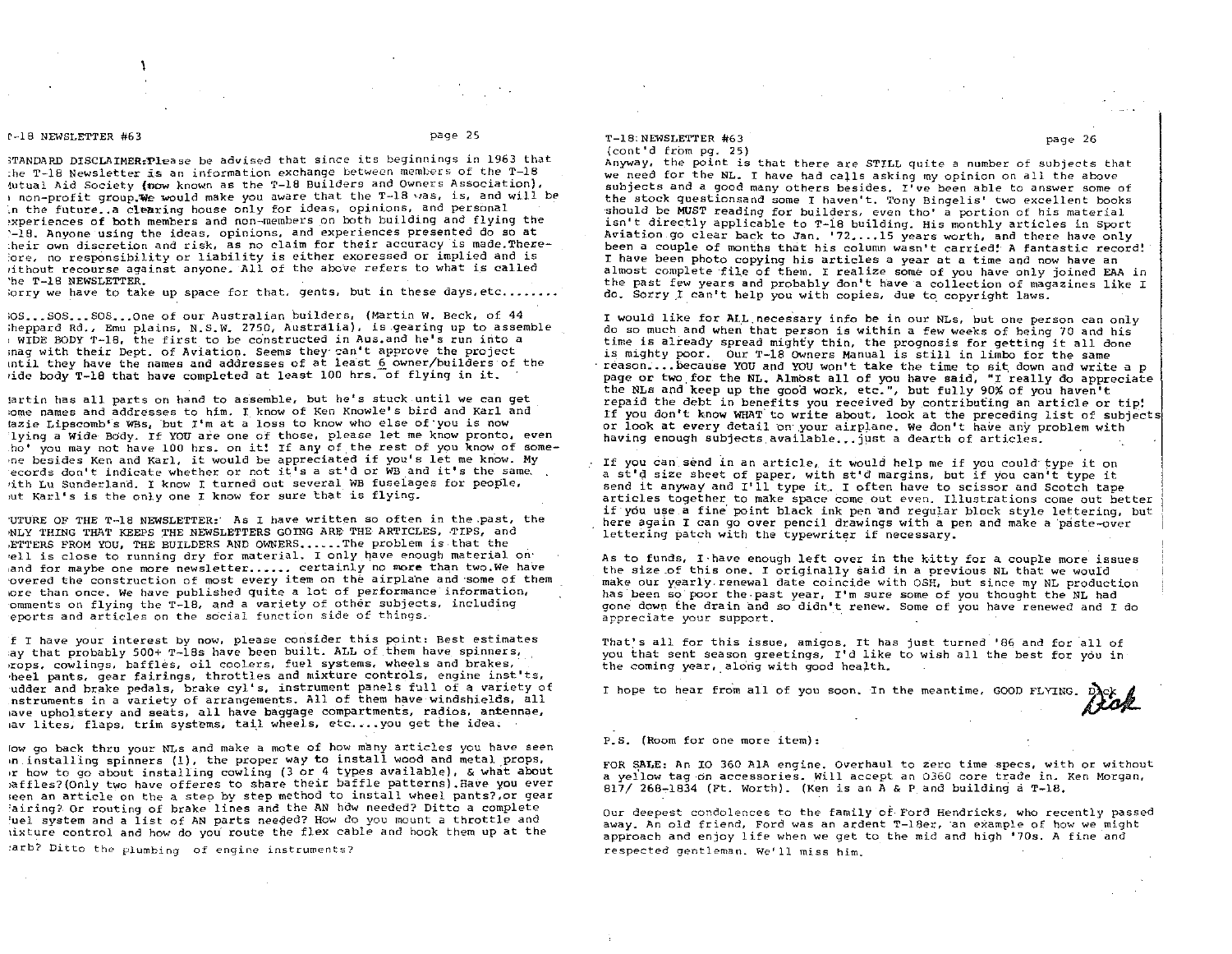T-18 NEWSLETTER #63 page 27 Decided to add the following pages to #63, since I hadn't put out the usual number of NL the past year, so this'll be a BIG 'un. The following is from Fred Gindl, 101 Broomfield Dr., Agincourt, Ont, M1S-2W3 (416/293-9810):

#### Dear Mr. *Cavin:*

EVERYBODY (# THE 'HOME~BITLI' AGVEMENT HAS A DREAM' TO BRING HIS CREATION (IN MY CASE, MY THORP TH(8) TO OSHKOSH. MY TURN WAS fHE YEAr;: ,994.

1. STARTED BUILDING MY T-18 ON AUGUST 11, 1972--MY FIRST FLIGHT UAS JUNE 11, 1983. "LONG TIME FOR A DREAM!"

ABOUT MYSELF: MY AGE IS 55, I WAS BORN IN VIENNA, AUSTRIA (GLIDDER COUNTRY-WHERE I STARTED SOARING AT THE AGE OF 14), I IMMIGRATED TO CANADA IN THE YEAR OF 1953. I MADE-MY FOWER FLYING LICENCE IN 1955 AND MY HELICOPTER LICENCE IN 1968. FOR THE PAST 22 YEARS I'VE OFERATED MY OWN SMALL BUSINESS (POLYURETHANE FOAM INSULATION AND SPECIAL COATINGS.)

I ALSO OWN AND OPERATE MY 1949 'NAVION £-225' WHICH IS UN'DERGOING L HLSD DWR AND GLENTIL MAINTING AT THIS TIME. I OWNED AND OFERATED LUGELE OVERHANDE HRO FILLO FOR MY BUSINESS. I WAS FORCED TO SELL MY. MACHINE DUE TO UNAFFORDABLE INSURANCE.

MY TOTAL FLYING EXPERIENCE IS 3,477 HOURS IN FIXED WING AND ROTO CRAFT.

# ABOUT MY THORP T-18 SERIAL #558<br>CANADA REGISTRATION: C-G'FPB

NY T-18 IS ALL HOME-MADE EXCEPT FOR THE ENGING, LANDING GEAR, WHEELS, BRAKES, PROP, INSTRUMENTS AND RADIOS.

PERFORMANCE ON FIRST INSTALLED ENGINE

ENGINE: 150 HF. LYC.

 $\sigma$ ~

~

 $\bar{a}$ 

 $FROF: BY$  SANTA MONICA  $PROF$ ,  $7\delta EMB - 6-71 - FITCH: 71 - DIAH. 70'$ 

**12 PERFIC<br>12 PROP TRIGHT** A/C EMPTY WEIGHT: 1,074 LBS (I NEVER COULD FIGURE OUT HOW I GOT  $SO$  HEAVY! $\Sigma$ 

STATIC RFM 1,925 (LOWER THAN AVERAGE, TOO MUCH PITCH MAYEEZ)

FULL POWER LEVEL FLIGHT 1,000 AGL ST. DAY 2, 550 REM-193 MPH INDIC. CLIMB SOLO: 120.MFH 1,800' (ISOHP 0-320 RATED @/SONe @ 2700 nyeo;)

CLIMB PASS.: 120 MPH 1,450'

CRUISE: <u>2,450 RPM AT 7,50</u>0' - <u>142 MPH INDIC.</u>

STALL CLEAN: 64 Mf'H

---.

STALL FULL FLAPS: 60 MPH

AT FULL TANK, SOLO: 20 HEH, A/C WILL FEREDRN INSIDE LOOP

THEREF ORE, SEl.f,CTED LANDl~~G, SF'EEII *IS'* ~1r;1 MPH

#### T-lS'PEWSLETTER #63 page 28

(FRED GINDL, cont'd)

AFTER FLYING AY T-18 (45 HOURS) I DECIDED TO REHOVE THIS "DOG". OF AN ENGINE, AND REFLACE IT WITH A BRAND NEW '160 LYCOMING', THE FROF ALSO NEEDED TO BE RE-FITCHED. I REMOVED THE 150 HP ENGINE AND INSTALLED THE NEW 160 HF ENGINE ON OCTORER 23, 1984.

### PERFORMANCE ON 2ND INSTALLED ENGINE

ENGINE: 160 HP LYC.

PROP: SAME, EXCEPT RE-F'ITCHED TO 68" AND BALANCED ALSO THE PROP WAS HARMONIC CHECKED (AVOID CONT. OPERATION BETWEEN 2.470-2,769) ·JUST A PEACE OF MIND" t.ALSO REMOVED SOME: WEIGHT FROM THE AIRFRAME.

A/C EMPTY WEIGHT: 1,054 LBS  $(-20.185)$  $STATIC$  $RFH$  2.250,  $(+ 315$  KPM of 150 HP  $ENC$ )

FULL POWER LEVEL FLIGHT 1,000' AGL ST.DAY 3,100 RPH 212 MPH INDIC.

CLIMB<sup>50LO</sup>: 120 MPH 2,200; (0.320 160HP Deficiors 160 HP @2700 RPM

CLIMB PASS: 120 MPH 1 J 550'

.CRUISE 7,~OO' AGL AT 2,375 AND 18.5 HAN, 162 MPH

STALL CLEAN: 64 MF'H

.<br>B<br>2014 STALl. FULL FLAPS' 60 MPH

AT HIGH SPEED BY MYSELF AND FULL FUEL, SHE WILL STILL DO ACROBATICS WITH FULL FLAFS (!) I'M NOT CONCERNED WITH THAT, SINCE I KNOW WHAT SHE'S DOING. I JUST APPROACH SLOWER!

rolAL TIME: ON THE AIRCRAFT IS NOW 84: 45 HOURS AND I l.OVE" .EVERY BIT OF THE T-18.

SPECIAL THANKS TO HR. JOHN THORF, HR. LOU SUNDERLAND AND HR. BOB DIAL FOR HELPING - "MY DREAM COME TRUE"

 $\frac{1}{\sqrt{2}}$ 

SINCERELY,

o DERE

I~ I~

ユ

 $THE$ , FRED, FOR THE EXCELLENT PERFORMANCE COMPARGON

FRED GINDL  $\frac{1}{4}$  $\leftharpoonup$ 

P.S. MY MEMBERSHIP CHEQUE FOR 1986 IS ENCLOSED

IT WOULD HAVE BEST IN ERESTIAL TO SEE WHAT FREM:

AIRPLANE WOULD HAVE DONE ON THE 150 HP ENG. IF HE HAD FIRS *J¥/?M5",* ~ hf*<sup>d</sup>*  $\frac{1}{4}$  . Then  $\frac{1}{4}$ <br> $\frac{1}{4}$  . The  $\frac{1}{4}$  fixed in the  $\frac{1}{4}$ 

*. tJ6* ~t!/ /J1~~t!i */?*  ,<br>PGRFORMANCE<sup>,</sup> REPORTS . *\_\_* 

 $\sqrt{2}$